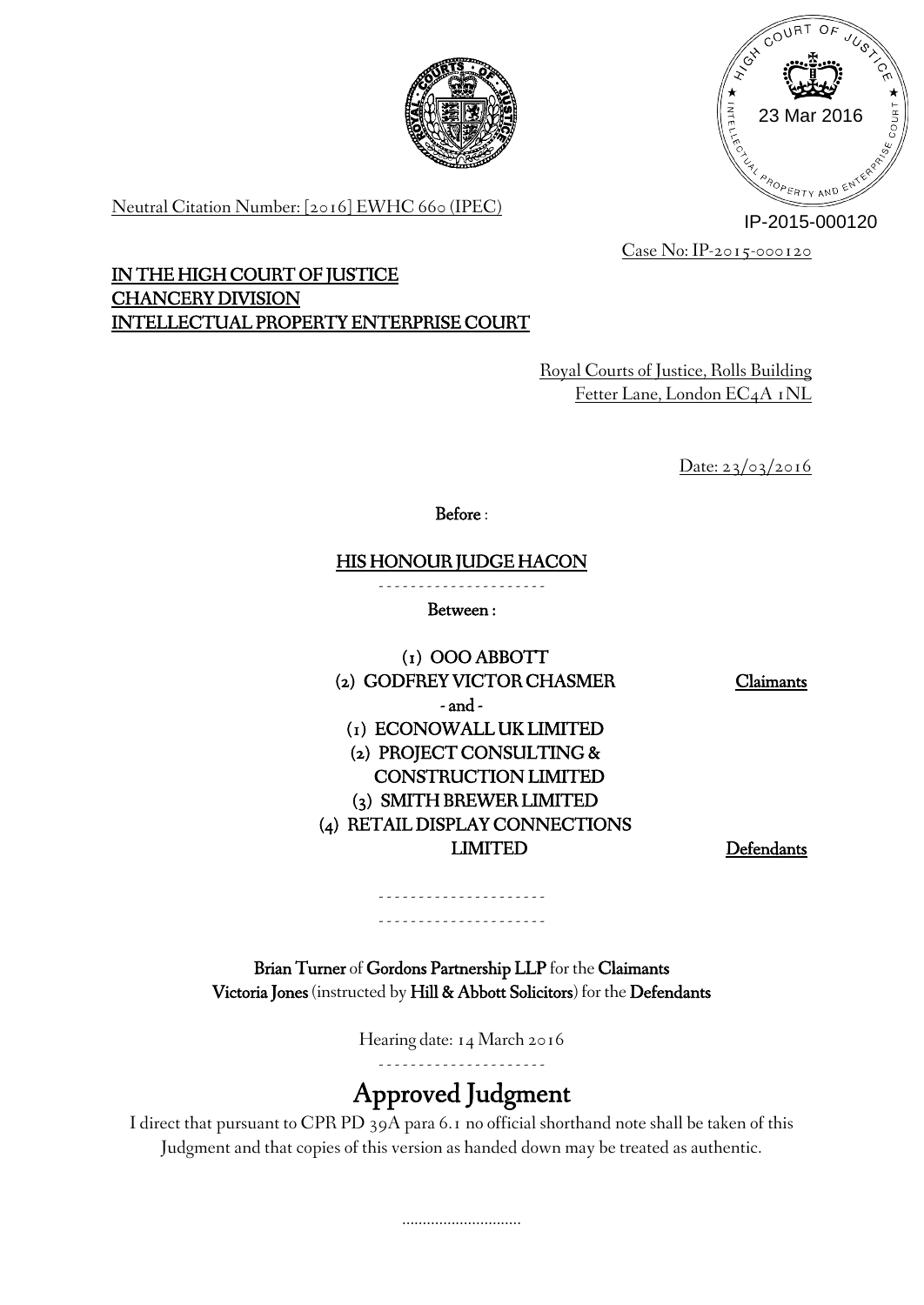# HIS HONOUR JUDGE HACON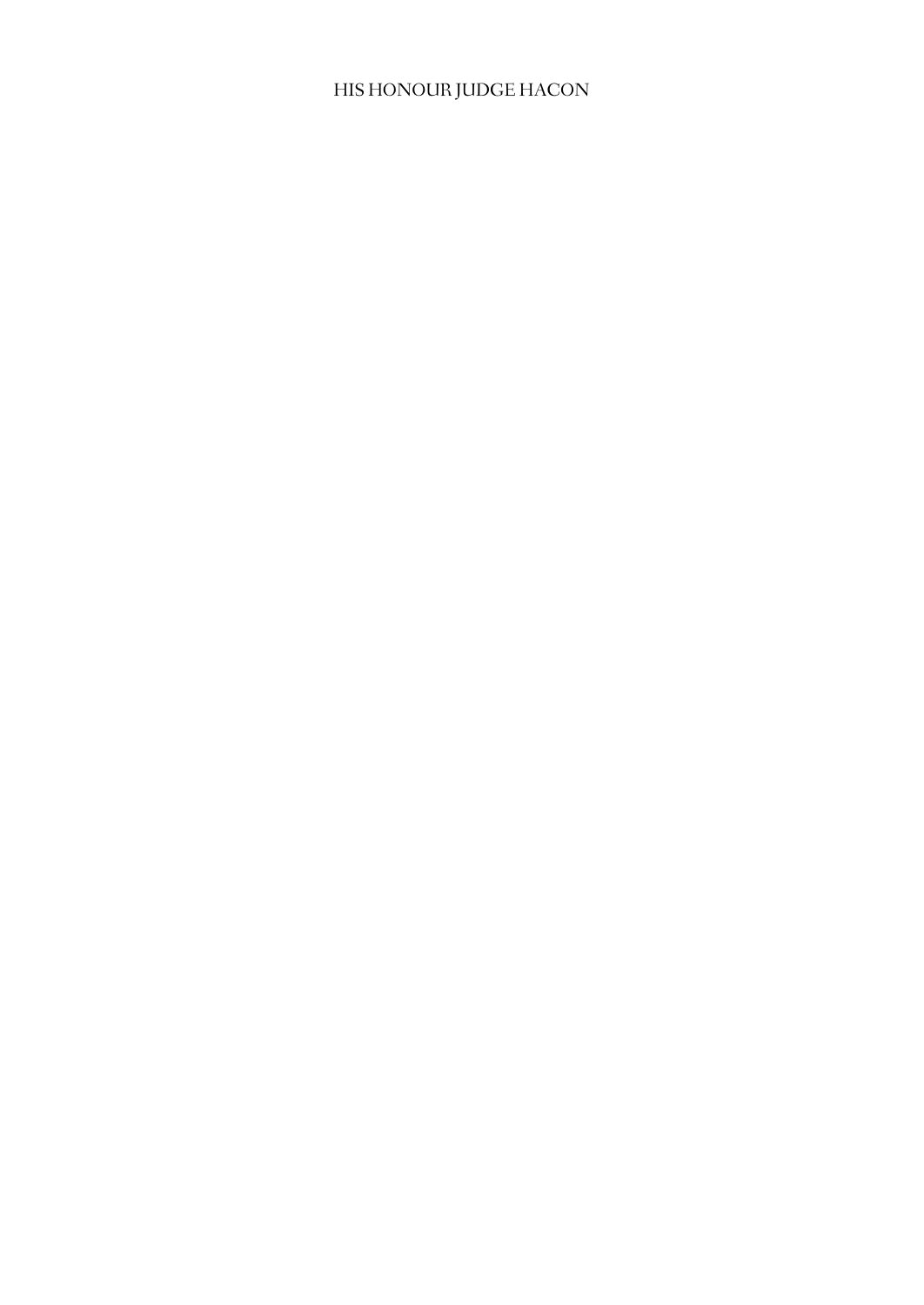# **Judge Hacon :**

#### **Introduction**

- 1. On 13 April 2013 Birss J gave judgment in an action in the Patents County Court brought by the claimants in the present proceedings (collectively "Abbott") against two defendants ("the PCC Defendants"). He found that the PCC Defendants had infringed Abbott's European Patent (UK) No. 1,816,931 ("the Patent").
- 2. The invention claimed in the Patent concerns a snap-in insert made from resilient metal which is used in display panels for shops. These inserts permit the connection of shelves to a wooden panel with slats. Merchandise is then displayed on the shelves.
- 3. Both the PCC Defendants sold snap-in inserts made from aluminium. Sales of the inserts were found to infringe the Patent and the Patent was held to be valid.
- 4. On 3 July 2015 Abbott issued the claim form in the present proceedings. The case against the defendants as subsequently pleaded is in summary as follows. The first and second defendants ("Econowall" and "Project Consulting" respectively) have purchased inserts from the PCC Defendants and sold them to customers. Neither Econowall nor Project Consulting deny that the sales would infringe the Patent, but they say that such sales were made pursuant to a licence agreement Econowall and Project Consulting entered into with Abbott ("the Licence Agreement").
- 5. Abbott alleges that the fourth defendant ("Retail Display") has made and sold infringing inserts, including sales to Project Consulting, outside the terms of the Licence Agreement. Abbott's claims against Econowall, Project Consulting and Retail Display turn on whether the acts complained of were licensed.
- 6. Retail Display's customers are said to have included the third defendant ("Smithbrewer"). Smithbrewer says that no such claim is pleaded, or adequately pleaded, and I return to this below.
- 7. There is in addition a separate allegation against Econowall and Project Consulting concerning minimum royalty payments said to be due to Abbott under the Licence Agreement.
- 8. Both sides have made a number of interim applications.

#### **The applications**

#### *Defendants' application*

9. The claim form was not served until after the expiry of the period permitted for its service under CPR  $7.5(1)$  as extended by agreement between the parties. Also the statement of truth in the claim form was not signed. The defendants seek: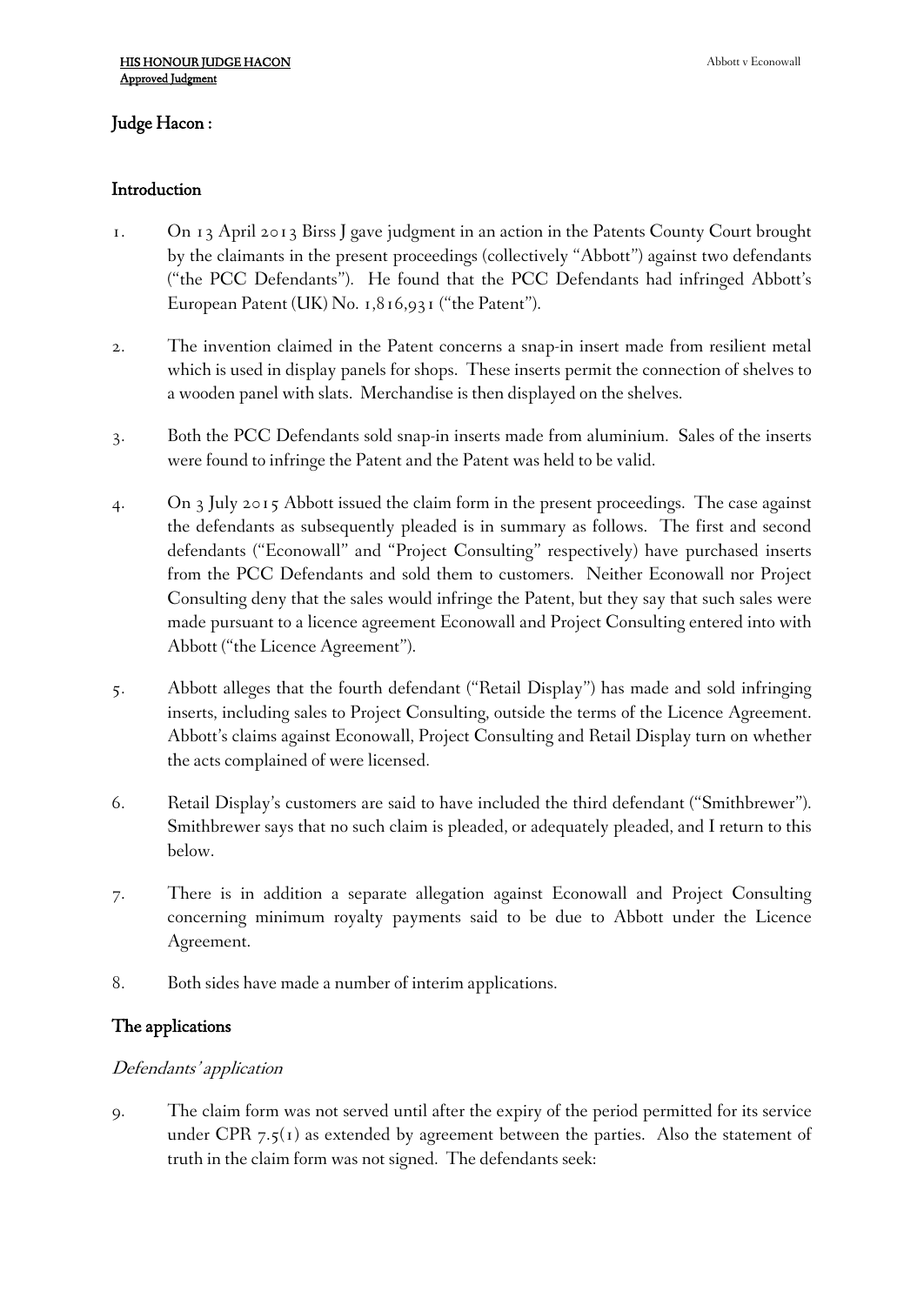- (i) A declaration that the Court does not have jurisdiction to hear Abbott's claim, alternatively an order striking out the claim pursuant to CPR  $3.4(2)(c)$  because the claim form was served out of time;
- (ii) alternatively, an order that striking out the claim pursuant to CPR 22.2(2) because the claim form was not signed;
- (iii) if no order is made under either (i) or (ii), an order that the claim against Smithbrewer be struck out pursuant to CPR 3.4(2) because the particulars of claim disclose no reasonable grounds for bringing any claim against Smithbrewer;
- (iv) in the alternative to (i)-(iii), an order that the proceedings are stayed pursuant to s.9 of the Arbitration Act 1996 and CPR  $3.1(2)(f)$  or the inherent jurisdiction of the court, so that the dispute may be heard by an arbitrator.

### *Abbott's application*

- 10. Abbott's application arose in response to the defendants' complaint regarding late service of the claim form. Abbott seek
	- (i) an order pursuant to CPR 6.15(1) and (2) that service of a photocopy of the (unsigned) copy claim form on 6 July 2015, just after issue, was good service;
	- (ii) in the alternative to (i), an order pursuant to CPR 3.9 that Abbott be granted relief from any sanction that would otherwise be imposed for failure to serve the claim form in good time;
	- (iii) an order pursuant to CPR 3.1(2)(a) retrospectively extending the time for service of the particulars of claim to 25 November 2015 (the date on which the claim form and particulars of claim were finally served).

#### **The chronology relating to service of the claim form and particulars of claim**

11. The key events relating to the timing of service of the claim form and particulars of claim were these:

| 27 February 2015 | Letters before action sent to the defendants.                        |
|------------------|----------------------------------------------------------------------|
| 3 July 2015      | The claim form is issued. (Final date for service pursuant to CPR    |
|                  | 7.5(1) therefore 3 November 2015, subject to the parties agreement   |
|                  | to the contrary).                                                    |
| 6 July 2015      | The defendants' solicitors receive a letter dated 3 July 2015 from   |
|                  | Abbott's solicitors. It included this:                               |
|                  | "We enclose a photocopy of the claim form we have today issued       |
|                  | against your clients ("the Defendants"). Our next step in the action |
|                  | will be to serve the Defendants each with a sealed copy of the claim |
|                  | form, together with the particulars of claim and Infringement etc.   |
|                  | Our intention, having regard to the incidence of holidays, is to     |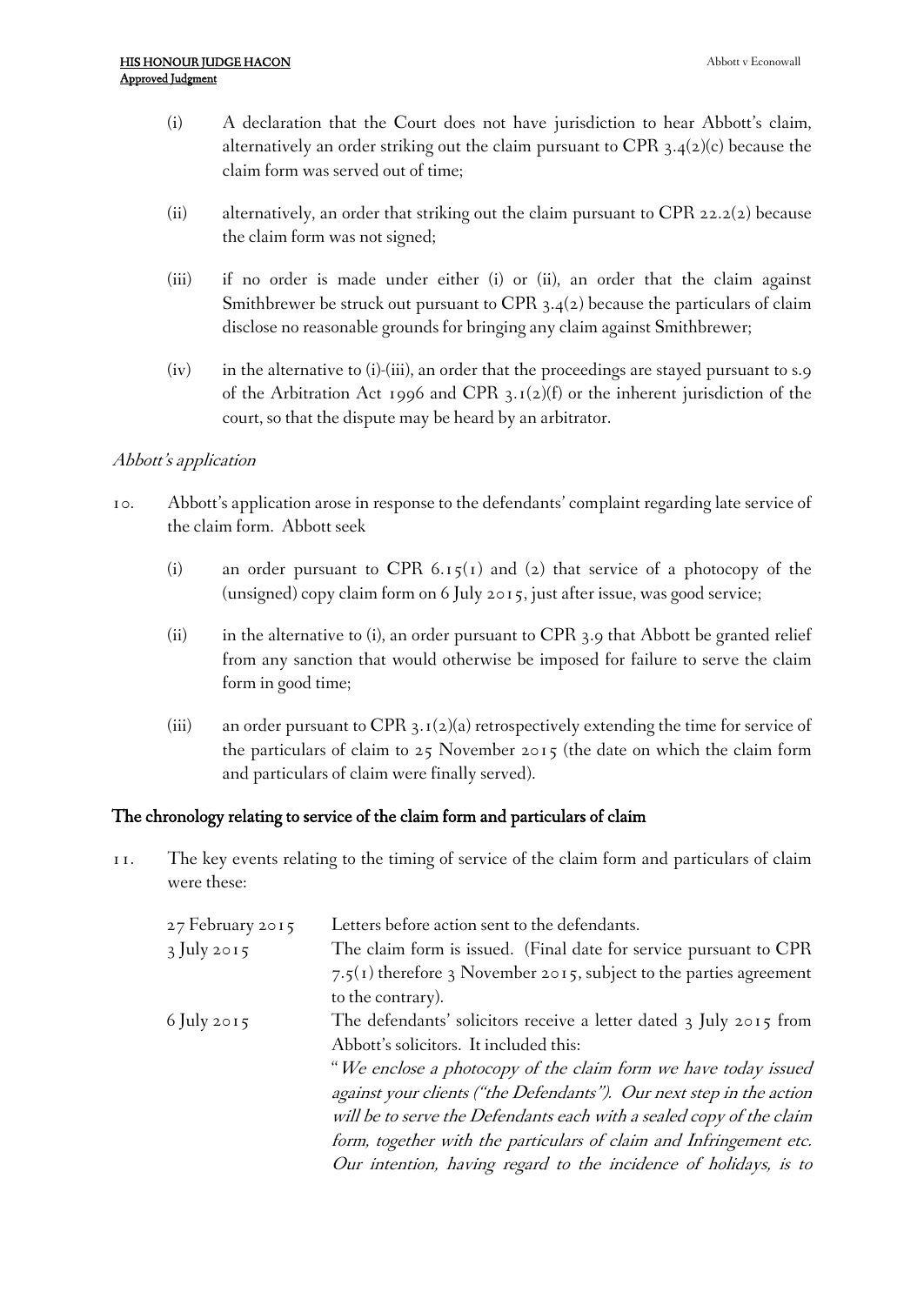|                   | commence drafting of the particulars of claim and Infringement in<br>the middle of this month."                                                                                                                                      |
|-------------------|--------------------------------------------------------------------------------------------------------------------------------------------------------------------------------------------------------------------------------------|
|                   | The letter inquired whether Birss J's findings of infringement and                                                                                                                                                                   |
|                   | validity of the Patent were challenged by the defendants. It went                                                                                                                                                                    |
|                   | on:<br>"We will assume, unless otherwise advised, that you do not have                                                                                                                                                               |
|                   | instructions to accept service on behalf of any of the Defendants."<br>(original underlining)                                                                                                                                        |
| 9 July 2015       | The defendants' solicitors reply, stating that they act on behalf of all                                                                                                                                                             |
|                   | four defendants and giving a detailed denial of the allegations raised<br>in the claim form.                                                                                                                                         |
| 6 October 2015    | Following several exchanges, Abbott's solicitors write to the<br>defendants' solicitors:                                                                                                                                             |
|                   | "As you know, our deadline for service of the claim form and                                                                                                                                                                         |
|                   | particulars of claim is now less than one month away, and we must                                                                                                                                                                    |
|                   | commence preparations to meet it at the latest by next Monday 12<br>October if we do not hear from you by then.                                                                                                                      |
|                   | If on the other hand we should hear from you by then, and you ask                                                                                                                                                                    |
|                   | to consider responding in some way other than by<br><b>US</b><br>commencement of such preparations, then you should please also<br>extend our time for service of the claim form and particulars of<br>claim by one calendar month." |
|                   |                                                                                                                                                                                                                                      |
| 9 October 2015    | A letter from the defendants' solicitors further rejecting Abbott's<br>claims, includes this (nothing turning on the mistaken use of the<br>singular):                                                                               |
|                   | "If your client does require time to consider his position, then our                                                                                                                                                                 |
|                   | client may be prepared to grant your client an extension of time for                                                                                                                                                                 |
|                   |                                                                                                                                                                                                                                      |
|                   | service of the claim form and particulars of claim. We shall await                                                                                                                                                                   |
|                   | hearing from you in this respect with a suitable consent order for                                                                                                                                                                   |
|                   | approval."<br>The claimants' solicitors write:                                                                                                                                                                                       |
| 13 October 2015   |                                                                                                                                                                                                                                      |
|                   | "We refer to the final paragraph of our letter of 6 October 2015                                                                                                                                                                     |
|                   | [regarding an extension of time, quoted above]. Please tell us, by<br>return, whether or not your clients will extend our time for service                                                                                           |
|                   | of the claim form by one calendar month, so that the deadline under                                                                                                                                                                  |
|                   | CPR 7.5 will be midnight on 3 December 2015."<br>(original)                                                                                                                                                                          |
|                   | underlining)                                                                                                                                                                                                                         |
| $15$ October 2015 | The defendants' solicitors write:                                                                                                                                                                                                    |
|                   | "We do not consider that your clients require a particularly long                                                                                                                                                                    |
|                   | period of time to assess their position. However, on the basis that<br>your clients will give very serious consideration to disposing of these<br>proceedings and/or disclosing documentation to our clients, our                    |
|                   | clients are prepared to agree an extension, on the basis that there is a<br>costs saving to be had.                                                                                                                                  |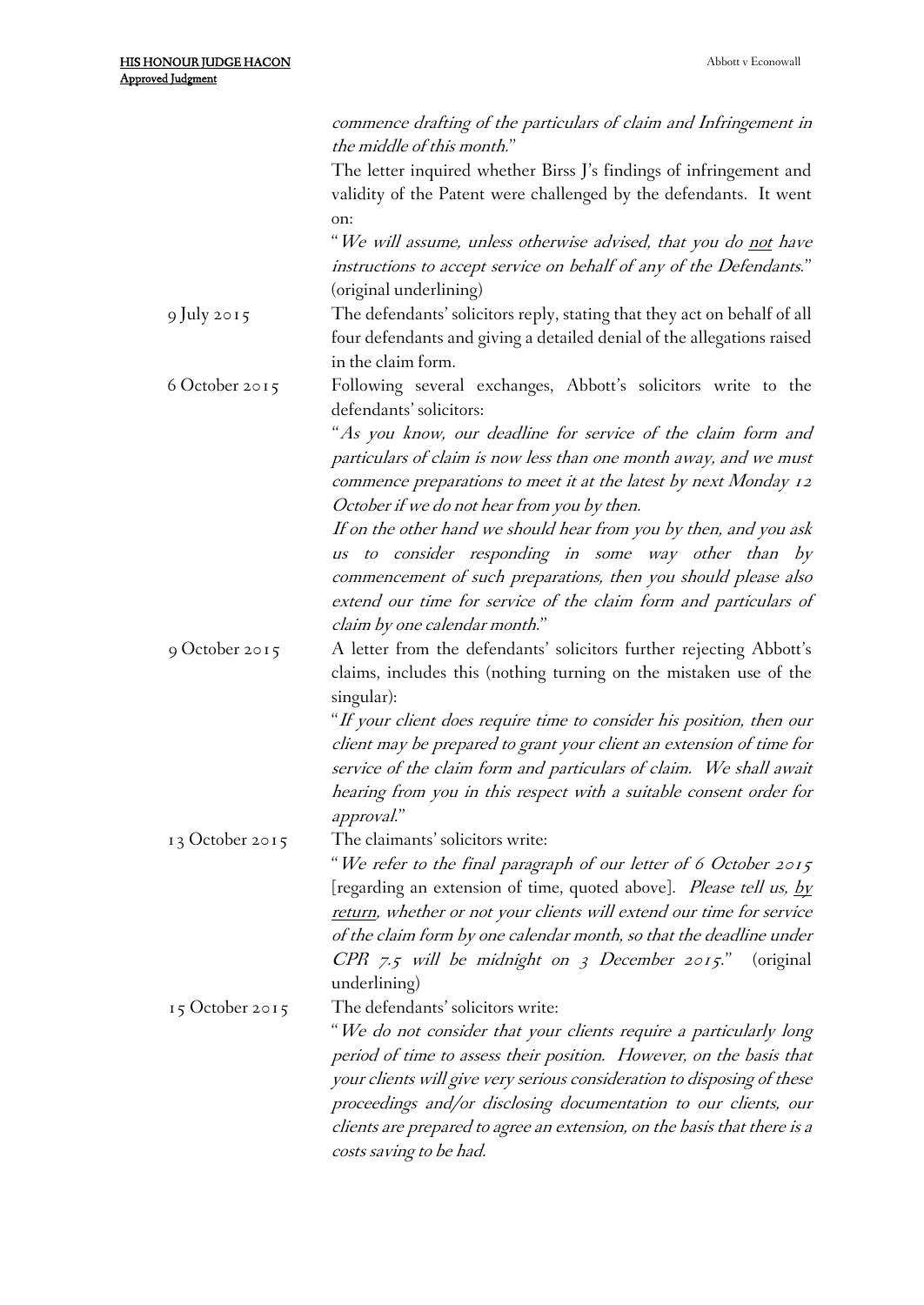*We cannot see that your client will require more than <sup>a</sup> month from now to be able to consider the documentation that our clients have provided to you and the position with your client generally. If your* [client] *requires more than <sup>a</sup> month, we should be pleased to know why, at which point our clients will consider increasing the period of the extension up to the date that your client has requested.*"

- 12. Pausing there, the extension proposed by the defendants in the second quoted paragraph of the letter of 15 October was until 15 November 2015, the key words in that paragraph being "a month *from now*". Mr Turner, the partner acting for the defendants who also appeared for them at the hearing, gave written evidence that when he read that paragraph in October 2015 he overlooked the words "from now" and so he took the letter to be an agreement to the one month extension of time for service of the claim form and particulars of claim he had requested, i.e. until 3 December 2015. I return to the chronology.
- 13. 21 October 2015 Mark Taylor of the defendants' solicitors sent Mr Turner an email chasing a response to his firm's letter of 15 October. On the same day Mr Turner replied: "*Thank you for agreeing to the requested extension of one month. <sup>I</sup> cannot see that your letter referred to otherwise <sup>a</sup> response at this stage.*"
- 14. Pausing again, it seems to me that a reasonably careful reading of Mr Turner's email and his thanks for the agreement to "the *requested* extension of one month" would have indicated to Mr Taylor that Mr Turner thought that his original request – an extension until 3 December 2015 – had been agreed. In his witness statement dated 17 December 2015 Mr Taylor said this about it:

" $[z_7]$  At the time of receiving the email, given the wording used by Mr Turner, I did have an element of doubt as to what the Claimants' position was but given that he stated that he could not see that my letter required a response at this stage I assumed that he was effectively agreeing to the one month extension which I had proposed in my letter of  $15<sup>th</sup>$  October 2015, namely an extension of one month from  $15<sup>th</sup>$  October 2015, as I had not offered or agreed to any other extension. In my view, the wording of the letter of  $15<sup>th</sup>$  October 2015 is clear and in light of this and Mr Turner's express indication that he had not considered a response necessary, it seemed more likely than not that he had accepted the proposed extension of one month from  $15<sup>th</sup>$  October 2015. In any event, after having chased the Claimants already for a response and made my clients' position clear, I did not consider that there was any requirement for me to do anything further. Further, at this time the Claimants could still have served the claim form within deadline imposed by CPR 7.5, namely 3<sup>rd</sup> November 2015 and/or they could have made an application under CPR 7.6 to extend the deadline for service of the claim form.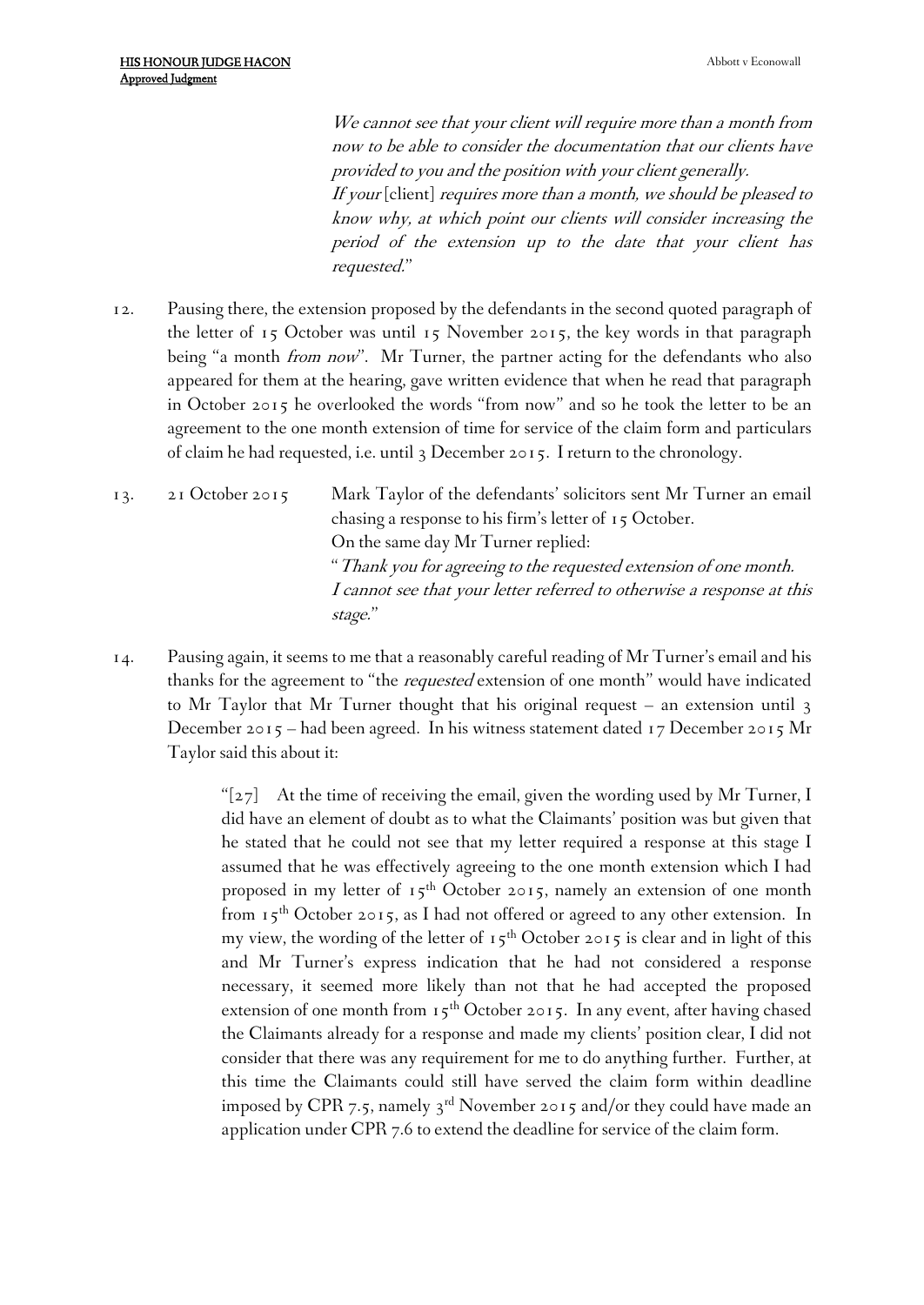[28] I did discuss the aforementioned uncertainty with my clients, who by this stage had gone to the expense and inconvenience of providing all of the relevant invoices in this matter in order to prove that there were no infringing dealings with the Patented insert and who had also grown tired of the repeated threats to draft the particulars of claim and formally serve the claim form. It was decided that no further action would be taken."

15. I now complete the chronology relevant to this issue:

| The deadline for serving the claim form and particulars of claim   |
|--------------------------------------------------------------------|
| proposed in the defendants' solicitors' letter of 15 October 2015. |
| The defendants' solicitors write:                                  |
| "The deadline to serve your clients' claim has now expired.        |
| We have therefore advised our clients to issue an application to   |
| strike out your clients' claim "                                   |
| The (still unsigned) claim form and the particulars of claim are   |
| served on the defendants.                                          |
|                                                                    |

#### **The defendants' application in relation to service out of time**

16. There was no significant dispute about this aspect of the defendants' application. Mr Turner agreed that if his clients' application did not succeed, then the consequence of his clients' having failed to meet the deadline for service of the claim form would be either that the court has no jurisdiction to try Abbott's claim or alternatively the court should not exercise its jurisdiction to try the claim, see *Hoddinott <sup>v</sup> Persimmon Homes (Wessex) Ltd* [2007] EWCA Civ 1203; [2008] 1 WLR 806, per Dyson LJ at [22]-[23]. The real argument was about Abbott's application, although by way of overall submissions in support of the defendants' application Ms Jones, who appeared for the defendants, addressed me first.

#### **Abbott's application**

#### *The defendants' submissions*

- 17. Ms Jones drew my attention to CPR 7.6(3), the rule by which Abbott would apply for an extension of time for serving the claim form when the period for service has expired. Abbott made no such application and Ms Jones submitted that this was significant: it was doomed to failure. She argued that Abbott's various applications were nothing more than alternative means to get around CPR  $7.6(3)$  and must therefore fail.
- 18. CPR 7.6(3) provides:
	- *(3) If the claimant applies for an order to extend the time for compliance after the end of the period specified by rule 7.5 or by an order made under this rule, the court may make such an order only if –*
		- *(a) the court has failed to serve the claim form; or*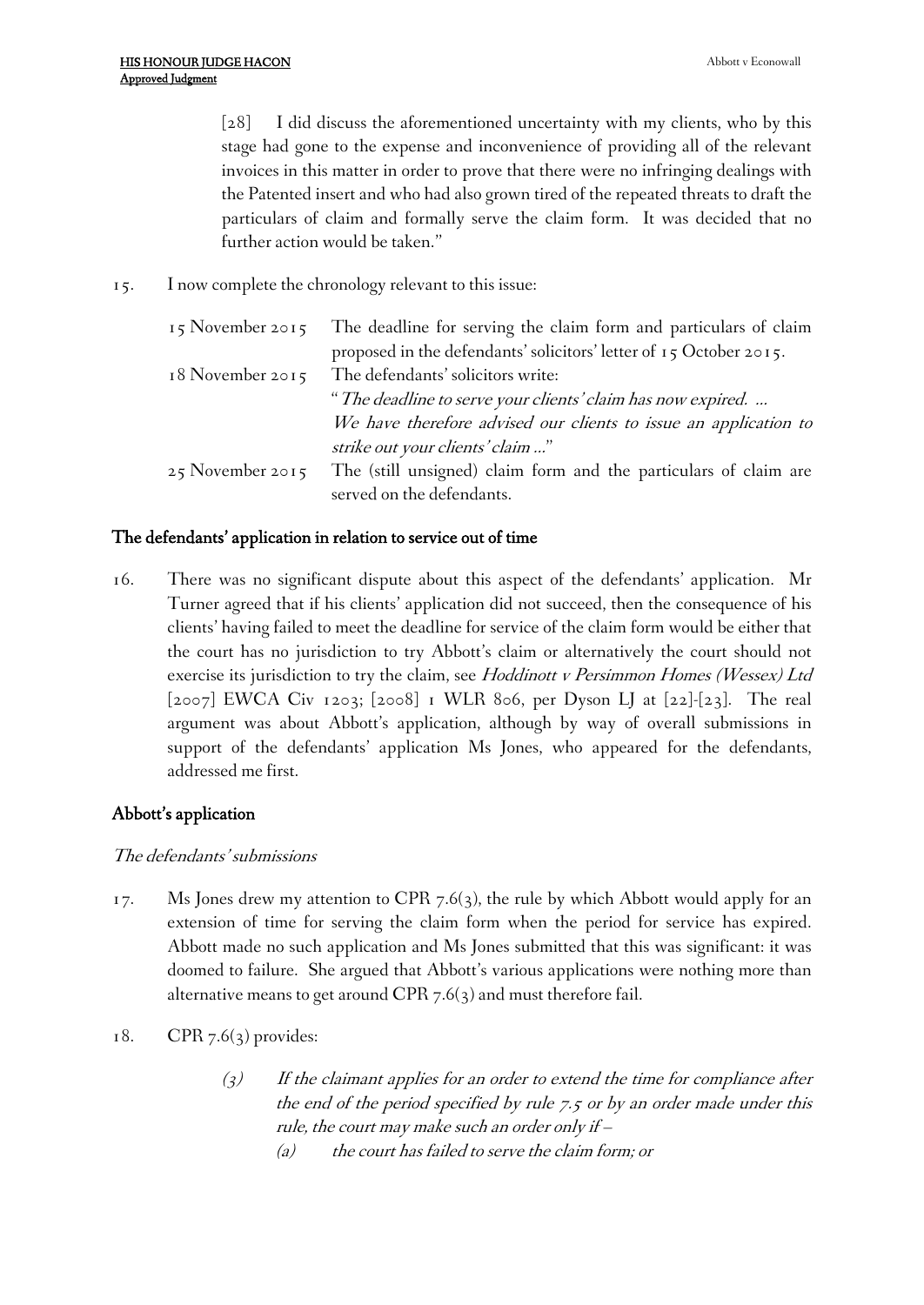- *(b) the claimant has taken all reasonable steps to comply with rule 7.5 but has been unable to do so; and*
- *(c) in either case, the claimant has acted promptly in making the application.*
- 19. Ms Jones referred to *Vinos <sup>v</sup> Marks & Spencer plc* [2001] C.P. Rep. 12. In that case the claim form was served 9 days after the expiry of the period prescribed in CPR 7.5. The claimant applied for an extension of time to serve the claim form. The Court of Appeal held that the requirements of CPR  $7.6(3)$  had not been satisfied. Both the court's general power to extend time periods under CPR  $3.1(2)(a)$  and the general power under CPR  $3.10$ could not be relied on to overcome the strict conditions set out in CPR 7.6(3).

# CPR 3.9

20. Ms Jones argued that the same applied in relation to CPR  $3.9(1)$ . It provides:

*3.9 (1) On an application for relief from any sanction imposed for <sup>a</sup> failure to comply with any rule, practice direction or court order, the court will consider all the circumstances of the case, so as to enable it to deal justly with the application, including the need –*

- *(a) for litigation to be conducted efficiently and <sup>a</sup> proportionate cost; and*
- *(b) to enforce compliance with rules, practice directions and orders.*
- 21. I was referred by Ms Jones to *Kaur <sup>v</sup> Ctp Coil Limited* [2001] C.P. Rep. 34, in which the interaction between rule 3.9 and rule 7.6(3) (as well as rules 3.10 and 3.1) was discussed by the Court of Appeal. In that case, because of a mistake by the claimants' solicitor the claim forms were served 4 days out of time. Waller LJ, with whom Simon Brown LJ and Gage J agreed, referred to what the Court of Appeal had held in *Vinos* and said this:

" $\lceil \text{19} \rceil$  It will be noted that there was no reference in that judgment to 3.9. But the reasoning of the court is compelling and, if the situation were that 7.6 applies to the situation which exists in this case, then, as it seems to me, the same reasoning there adopted by the court for saying that no relief could be claimed under 3.10 would be as applicable to 3.9. It may be that 3.9 was not referred to on the basis that it really had no application, since it applied only to situations in which a court had imposed a sanction. It is unnecessary to reach a final conclusion on that, but that certainly seems a possible interpretation of 3.9. But in any event if the situation were, as accepted, that 7.6 applied, it is clear in my view that the reasoning of the two-man court in that case would apply as much to 3.9 as it did to 3.10."

22. Ms Jones submitted that following *Kaur* it was not open to Abbott to seek relief from sanctions under CPR 3.9 since these are circumstances in which CPR  $7.6(3)$  applies. If, contrary to that submission, rule 3.9 were engaged, then the three-stage approach to the relief from sanctions set out in *Denton <sup>v</sup> T.H White Ltd* [2014] EWCA Civ 906; [2014] 1 WLR 3926 worked in the defendants' favour: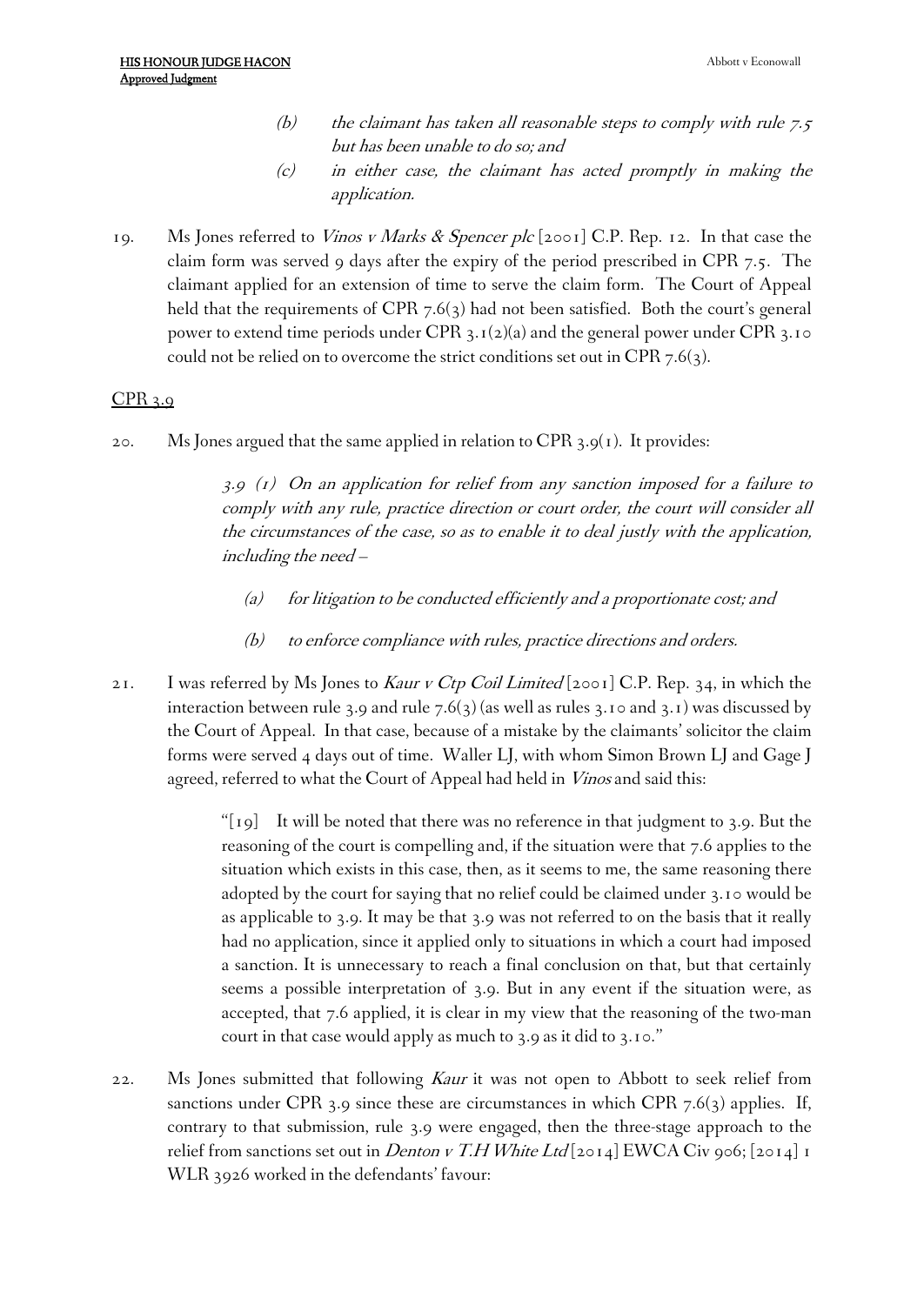- (1) the default by Abbott was serious, as is made plain by rule  $7.6(3)$ ;
- (2) the reason for the default was an oversight by Abbott's solicitor which does little to help Abbott; and
- (3) when it came to considering all the circumstances of the case so as to deal justly with the application, rule  $7.6(3)$  had to be taken fully into account, which should result in no relief.
- 23. I should add that the defendants' application to strike out the claim because the claim form had not been signed was not really pursued by Ms Jones as a separate application. Her point was that this was a further breach of the rules by Abbott and if the court were to conclude that the question whether to refuse Abbott relief from sanctions and strike out the claim hangs in the balance, this further breach would be enough to tip the scales in favour of granting the defendants' application.

#### CPR 6.15

- 24. CPR 6.15(1) and (2) are as follows:
	- *6.15 (1) Where it appears to the court that there is <sup>a</sup> good reason to authorise service by <sup>a</sup> method or at <sup>a</sup> place not otherwise permitted by this Part, the court may make an order permitting service by an alternative method or at an alternative place.*

*(2) On an application under this rule, the court may order that steps already taken to bring the claim form to the attention of the defendant by an alternative method or at an alternative place is good service.*

25. In *Bethell Construction Limited <sup>v</sup> Deloitte and Touche* [2011] EWCA Civ 1321 the claimants claimed that the defendants' audit of their group accounts had been negligent. By early 2007 the limitation period was close to expiry. On 9 March 2007 the claimants' solicitors wrote a letter to the defendants enclosing a copy of the claim form issued shortly before, expressly stated not to be by way of service. The parties agreed to hold off litigation with a series of agreements for extension of time to serve the claim form. By the last of these the defendants agreed extensions of time to serve the claim form and particulars of claim to 2 August 2007 or 14 days after written notice from either side terminating this arrangement, whichever was the later. In fact the agreed stay of proceedings subject to 14 days written notice continued well into 2010. On 14 October 2010 the claimants' solicitors sent a letter enclosing the particulars of claim. On 22 October 2010 the defendants' solicitors queried whether the letter of 14 October had been intended to constitute notice of termination of the determination of the stay of proceedings and added that, if not, their letter of 22 October was to be treated as 14 days' notice of termination of the stay. The stay thus expired on 5 November 2010. No claim form was served by that deadline. On 16 November 2010 the defendants' solicitors wrote to the claimants' solicitors pointing out that the agreed extended period for service of the claim form had now expired and that the claim was now irrevocably time barred under the Limitation Act.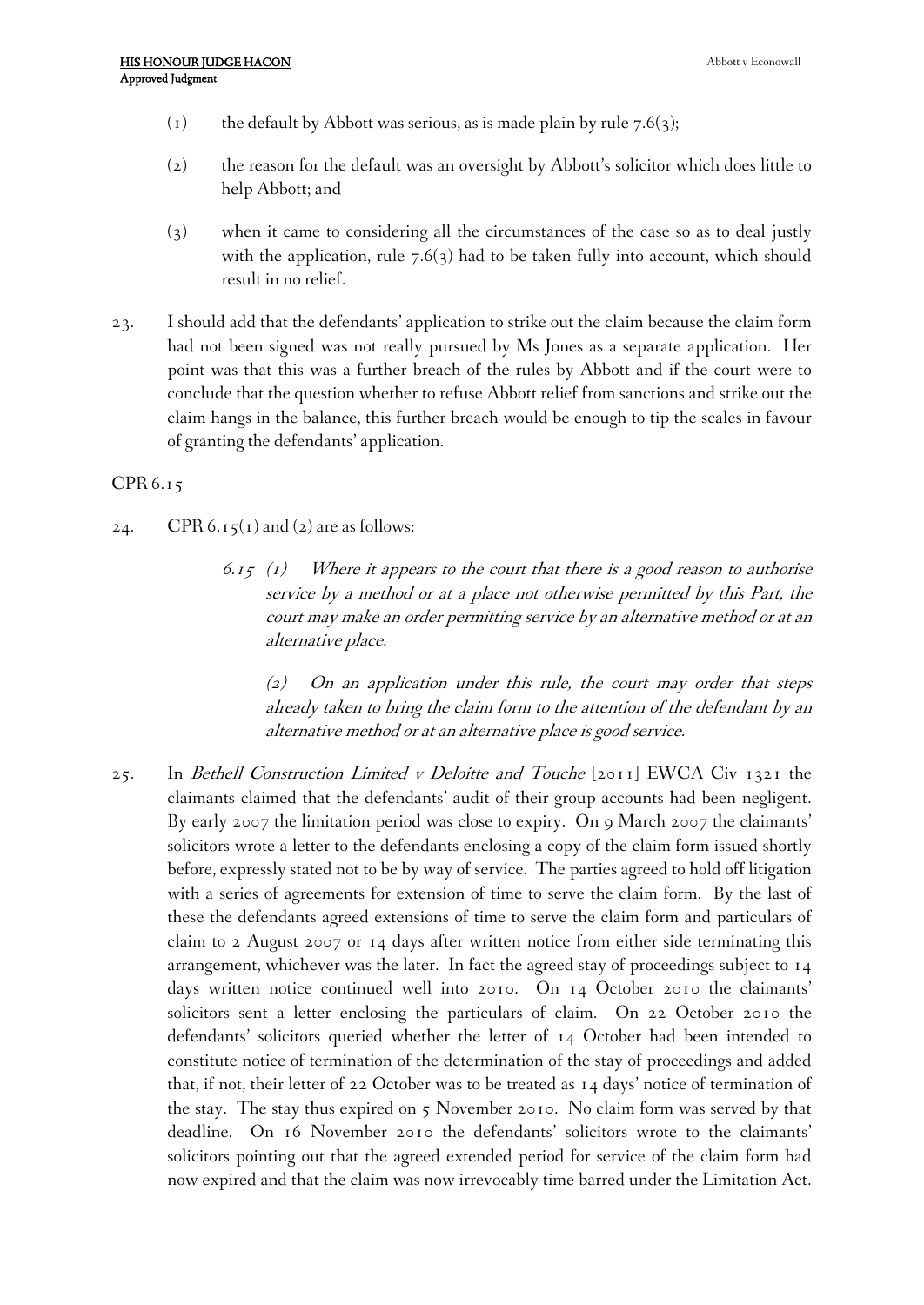The claimants applied to remedy their position by a number of alternative means. One of them was for an order under CPR  $6.15$  that the service of the copy claim form on 9 March 2009 together with the letter from the claimants' solicitors dated 14 October 2010 enclosing the particulars of claim should be deemed to have constituted good service of the claim form.

- 26. The Chancellor (with whom Hooper and Rafferty LJJ agreed) considered the argument relating to rule 6.15 and began by referring to what the judge had said about it at first instance (the judge had considered it along with others on waiver and estoppel):
	- " $[24]$  This was rejected by the judge. He held (paragraphs 40 and 41):

'40. I do not accept those submissions. I do so principally because it seems to me that it would subvert the whole basis of the agreement reached between the parties as to the extension of time for service of the claim form and particulars of claim. It seems to me that it is in the interest of the overriding objective for parties to be able to reach agreement for an extension of time for service of the claim form if this enables them to achieve a resolution of litigation without over-extensive resort to the courts, with a consequent expenditure of legal costs and use of court time. However, for the parties to proceed in this way, it is also important that the court is seen to be upholding the basis upon which they have agreed that they will proceed. Mr Dagnall's approach, it seems to me, would operate to subvert the parties' contractual autonomy, and it would fail to give effect to the important principle of freedom of contract…

41. Adopting the language employed by Lord Justice Neuberger in the case of *[Kuenyehia](http://login.westlaw.co.uk/maf/wluk/app/document?src=doc&linktype=ref&context=19&crumb-action=replace&docguid=ID58372B0E42711DA8FC2A0F0355337E9) and others <sup>v</sup> International Hospitals Group Ltd.* [2006] [EWCA](http://login.westlaw.co.uk/maf/wluk/app/document?src=doc&linktype=ref&context=19&crumb-action=replace&docguid=ID58372B0E42711DA8FC2A0F0355337E9) Civ 21 at paragraph 36, this was not a case of "a minor departure from a permitted method of service or an ineffective attempt to serve by a permitted method within the time limit". This was not a case of mis-service but one of non-service. The claim form had been delivered in 2007 expressly "not by way of service". The defendants agreed to that; and the parties agreed that either party could determine what was effectively the standstill agreement by giving 14 days' notice for service of the claim form. That is what the defendants' solicitors did by their letter of 22nd October. The Heatons letter of 14th October had said absolutely nothing about service of the claim form. It seems to me that the parties should be held to what they had agreed; and, after all, it was the claimants' solicitors who had originally proposed it back in 2007. For those reasons, to hold that there was good service would be to subvert the express agreement between the parties, and fail to give effect to the important principle of freedom of contract and the contractual autonomy of the parties. It would be a wholly inappropriate exercise of the court's discretion to effectively allow the claimants to rewrite the agreement between the parties. It does not seem to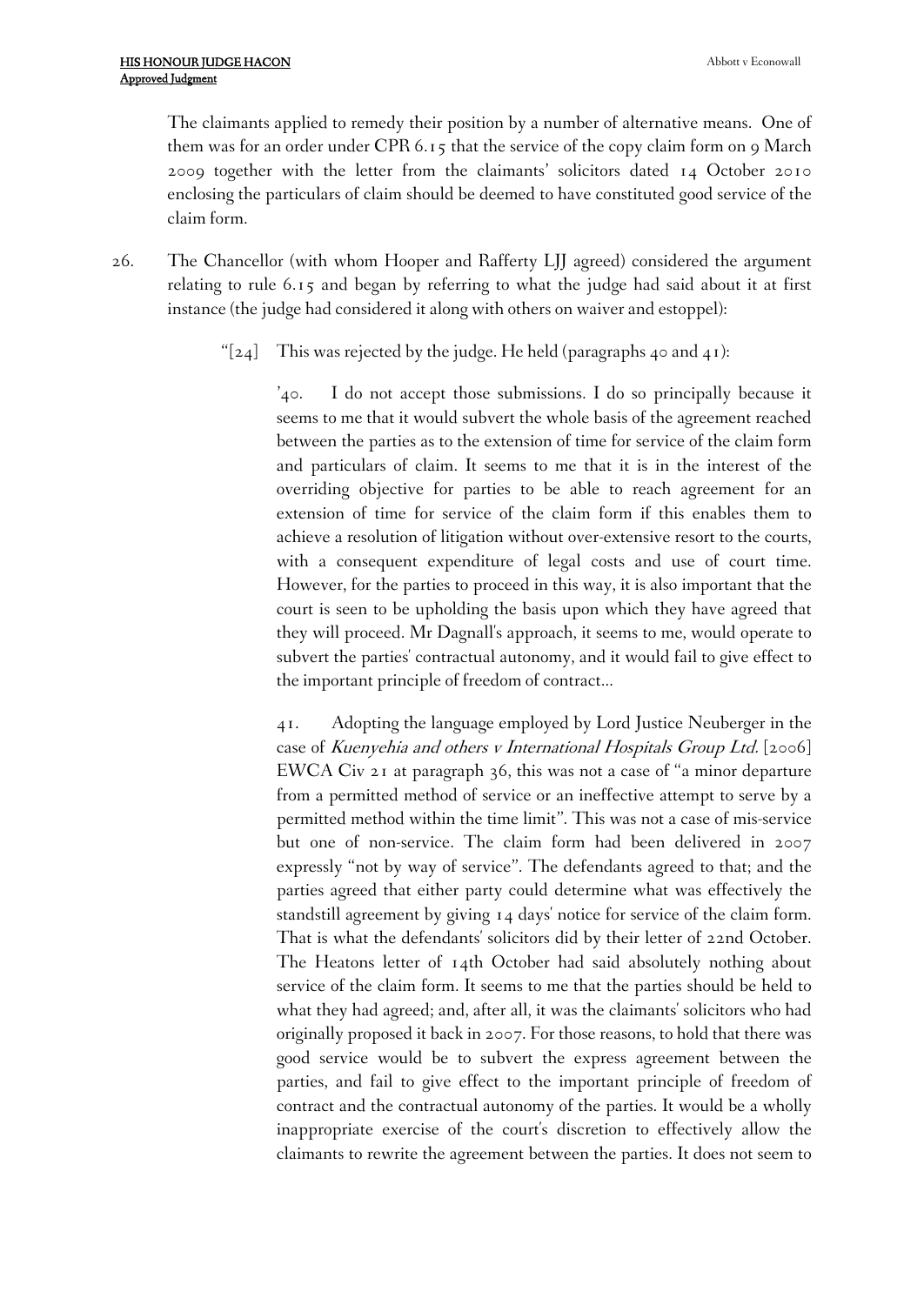me here that there is any good reason to authorise service contrary to what the parties had agreed."

Counsel for Bethells submits that there are two issues (a) whether there is good reason shown sufficient engage the rule, and if so (b) whether the judicial discretion which then arises should be exercised in favour of making the order Bethells seek. He submits that the judge was wrong on both points.

[25] I accept that that is the correct approach to the rule in that they are cumulative conditions. I also accept, as counsel submitted, that 'the good reason' needed is something less than the exceptional circumstances required by [CPR](http://login.westlaw.co.uk/maf/wluk/app/document?src=doc&linktype=ref&context=19&crumb-action=replace&docguid=I0D6FD380E45011DA8D70A0E70A78ED65) Rule [6.16.](http://login.westlaw.co.uk/maf/wluk/app/document?src=doc&linktype=ref&context=19&crumb-action=replace&docguid=I0D6FD380E45011DA8D70A0E70A78ED65) For my [part](http://login.westlaw.co.uk/maf/wluk/app/document?src=doc&linktype=ref&context=19&crumb-action=replace&docguid=I0D4B82A0E45011DA8D70A0E70A78ED65) I do not accept that either condition was satisfied. In the events which happened and in the light of my conclusions so far Deloittes is entitled to rely on the [Limitation](http://login.westlaw.co.uk/maf/wluk/app/document?src=doc&linktype=ref&context=19&crumb-action=replace&docguid=I6034EB00E42311DAA7CF8F68F6EE57AB) Act as a bar to all further proceedings. Given that, as I would hold, they have not waived the requirement for service of the claim form and are not estopped from requiring it I cannot see any reason, whether good or not, why the court should exercise any discretion it might have so as to deny Deloittes their accrued right.

[26] The judge relied on the sanctity of the extension of time agreement. In addition I can see nothing in the correspondence of 2010 to justify penalising Deloittes. Even accepting, as the judge found, that they had set a trap, the cause of Bethells' problem was that Mr Austin fell into it. I do not understand why or how the mistake of one party can justify denying so substantial a lawful consequence to the other. I would reject this ground too."

27. Ms Jones submitted that the present case was closely analogous to *Bethell.* As in that case Abbott had sent a copy claim form in circumstances in which it was clear to both sides that this was not intended to be service of the claim form. A mistake by Abbott's claimants' solicitor was not sufficient reason to engage CPR 6.15 such as retrospectively to deem this good service.

#### *Abbott's submissions*

# CPR 6.15

- 28. Mr Turner pointed out that in *Bethell* there was no suggestion by the Court of Appeal that application of rule 6.15 where time for service of the claim form has expired must be considered through the lens of rule 7.6(3). Therefore I must consider Abbott's application under rule 6.15 on its own merits, without those merits being coloured by the requirements of rule  $7.6(3)$ .
- 29. He also submitted that the conclusion reached in *Bethell* was of little assistance. The facts were significantly different from those of this case. A proper consideration of the present facts showed that there had been what was akin to a unilateral mistake on Mr Turner's part. The defendants' solicitors knew of his mistake, failed to speak up about it and therefore Abbott should be relieved of the consequences of its mistake. By contrast, in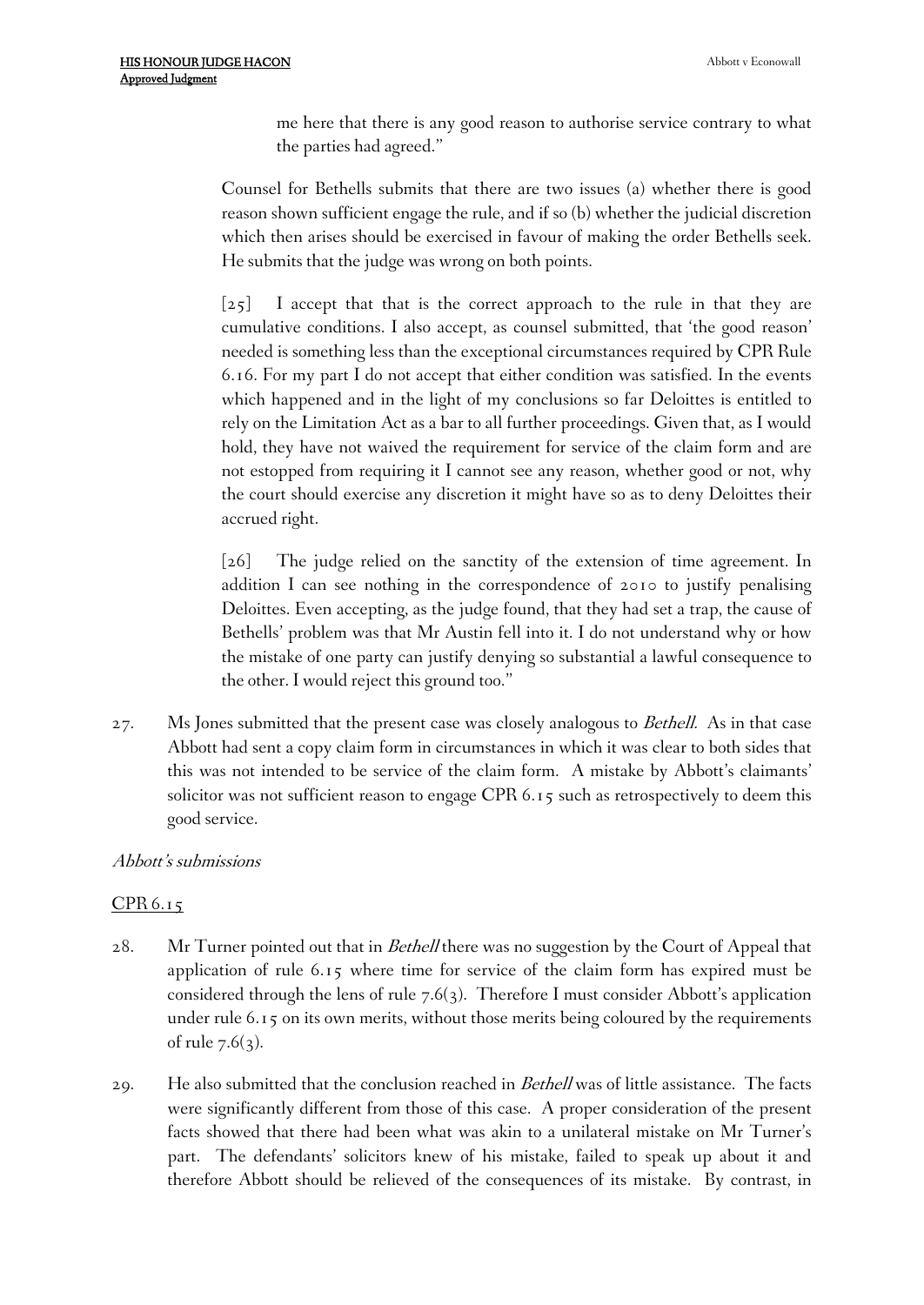*Bethell* both sides had understood the arrangement between them and the stay of proceedings had been properly brought to an end according to that arrangement.

30. The question under CPR 6.15 was whether there was good reason to order that the steps taken by Abbott, namely the service of a copy of the claim form, should retrospectively be deemed to be good service. Mr Turner argued that if there was good reason, the same reason or reasons would apply in the context of CPR 3.9. When pressed a little on this, Mr Turner said that if anything the hurdle under rule 3.9 was the higher, so the proper way forward was to apply the three-stage test under that rule and if it was thereby appropriate to grant Abbott relief from sanctions it would follow that Abbott's service of the copy claim form in July 2015 was good service of the claim form.

# CPR 3.9

- 31. Mr Turner submitted that a correct application of the present facts to the three-stage test in *Denton <sup>v</sup> White* was thus as follows.
	- (1) With regard to the seriousness and significance of Abbott's failure to comply with r.7.5, it was clear that it had been of no practical significance and was therefore not serious. The defendants' solicitors' letter of 15 October 2015 showed that the defendants were not unduly concerned about a further extension of time for service of the claim form to 3 December 2015. There was no suggestion that it would have made any difference to the defendants. It is also common ground that the claim is not statute barred so a relief from sanctions would not deprive the claimants of an important advantage.
	- (2) The failure had occurred because Mr Turner had mis-read the defendants' solicitors' letter of 15 October 2015. However the fault was not just his. Good practice required specifying dates, as had been done in the claimants' solicitors' letter of 13 October 2015 (seeking an extension of "one calendar month" to "3<sup>rd</sup> December 2015") rather than just saying "a month from now", which invited confusion.
	- (3) Taking the foregoing into account, in all the circumstances Abbott should be given relief from sanctions.
- 32. As to Abbott's failure to sign the claim form, Mr Turner pointed out that the statement of truth in a claim form required the signatory to confirm that the facts stated in the "particulars of claim" are true. In this instance, as often happens, there were no facts set out in the particulars of claim section of the claim form. So there was nothing to confirm. The facts relied on were instead set out in the separate particulars of claim document, the contents of which were duly and properly confirmed by the signature of the second claimant.

# *Further authorities*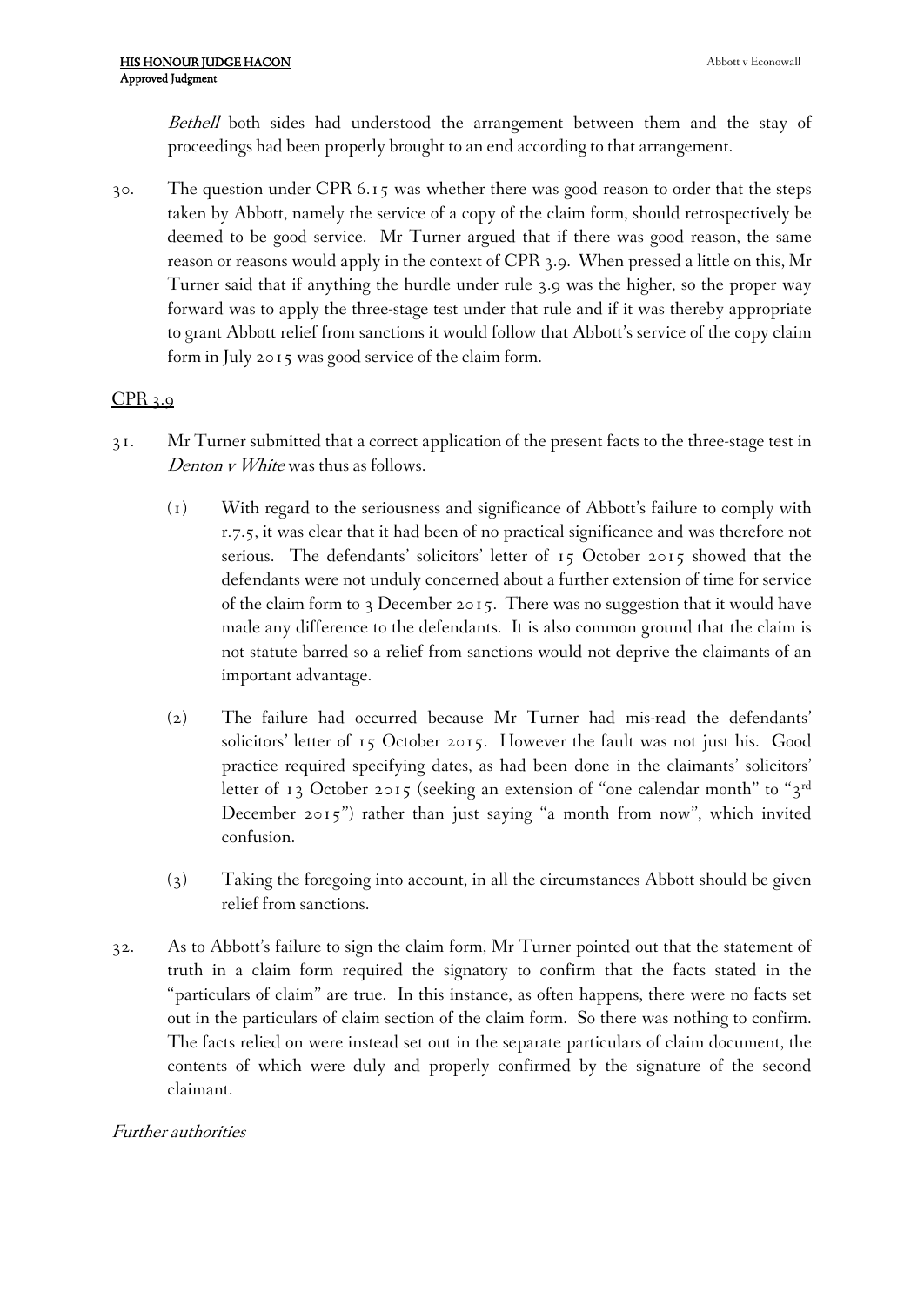- 33. Mr Turner referred me to two other cases. The first was *Heron Bros Ltd <sup>v</sup> Central Bedfordshire Council* [2015] EWHC 604 (TCC). This was a case governed by the Public Contracts Regulations 2006. Regulation 47F(1) requires the claim form to be served within seven days of issue. Before issue on 31 October 2014 the claimant's agent sent the defendant unsealed copies of the claim form and particulars of claim. The covering letter said that this was by way of early warning and notification. On the same day copies were sent to the court for sealing. On 3 November 2014 the court sealed and issued the claim form. A copy of the letter of 31 October 2014 with enclosures was sent again to the defendant by email. On 10 November 2014 the court posted the issued claim form and the particulars of claim to the claimant for service. They were received on 14 November and deemed served on the defendant on 18 November 2014. This was 8 days out of time. Edwards-Stuart J ruled that in the circumstances of that case it was fair, proportionate and in accordance with the overriding objective of the CPR to cure the irregularity by extending the time for service by 21 days.
- 34. The second case, *Cant <sup>v</sup> Hertz Corporation* [2015] EWHC 2617 (Ch), was a judgment of this court. The claimant issued and sealed his claim form, then he decided to delete two of the eight defendants, an amendment made in manuscript, and served the amended claim form without having it re-sealed. By the time it was re-sealed and re-served, the period for service under CPR 7.5(1) had expired. It seems that I was not taken in any detail to the law on good service in these circumstances but on the assumption that there had not been good service of the amended claim form before it was re-sealed I allowed the claimant relief from sanctions under CPR 3.9.
- 35. *Heron* and *Cant* turn on their own facts, in the case of *Heron* in particular because it was concerned with the application of the Public Contracts Regulations 2006. I do not find much relevant guidance in either case.

#### *Discussion*

#### The reason for the claim form being served out of time

- 36. Before considering the rules, I should go through the events which led to Abbott's claim form being served out of time.
- 37. First and most obviously, Mr Turner mis-read the letter from the defendants' solicitors dated 15 October 2015. Particularly bearing in mind the final substantive paragraph of that letter, I take the view that a reasonable reader taking appropriate care would have understood that the defendants were offering to extend time for service of the claim form to 15 November 2015 and no further. But I accept that in this instance Mr Turner made an honest mistake.
- 38. Likewise a reasonable reader of Mr Turner's response by email at 18:09 on 21 October 2015 would have understood that Mr Turner had wrongly interpreted the offer and had taken it to have been an acceptance of his suggestion to extend time until midnight on 3 December 2015. Mr Taylor says that at the time of receiving Mr Turner's email (at  $[27]$ ):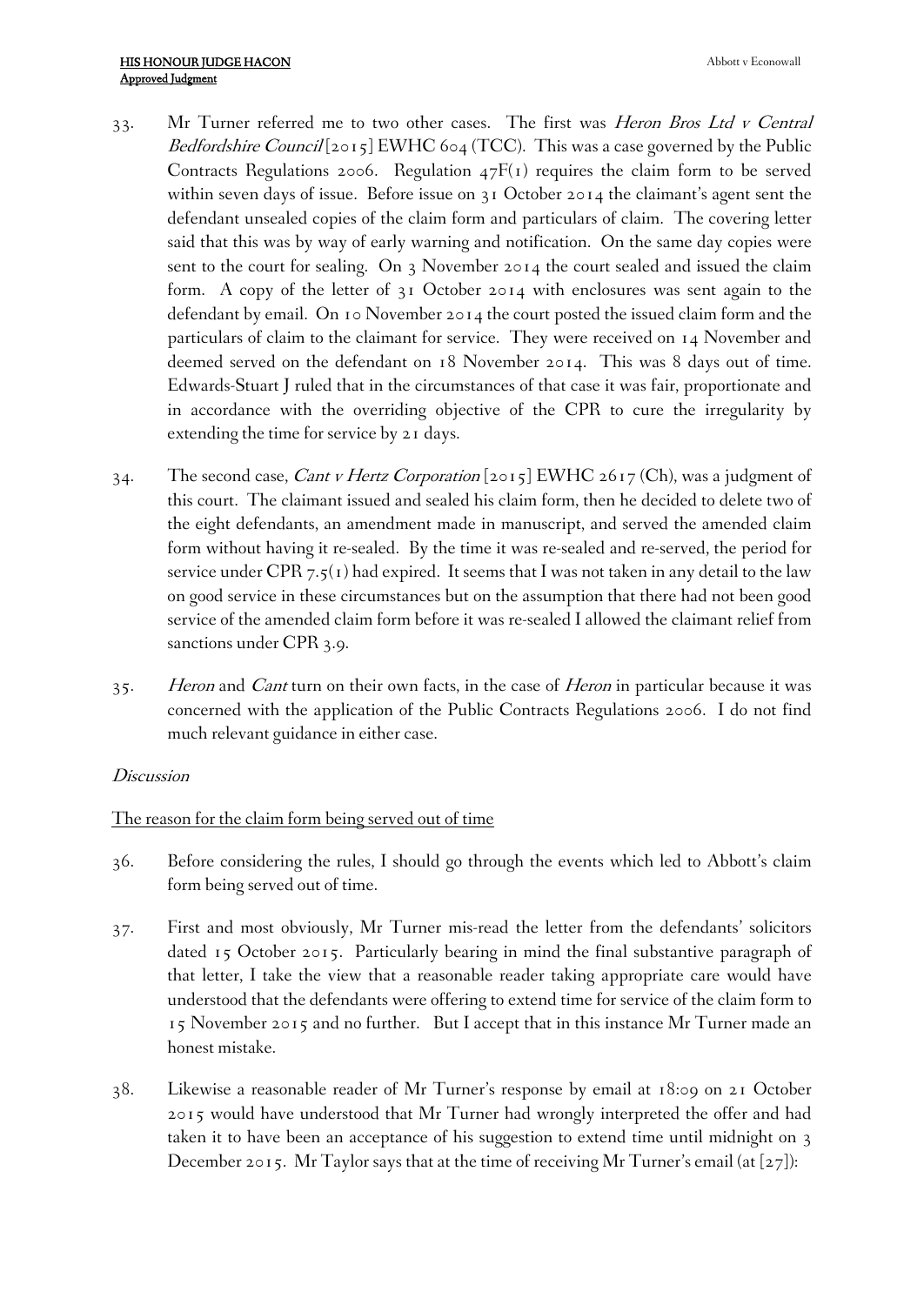"I did have an element of doubt as to what the Claimant's position was…but at this stage I assumed that he was effectively agreeing to the one month extension which I had proposed in my letter of  $15^{th}$  October 2015, ..."

In the paragraph following this one (quoted above) Mr Taylor states that he discussed the uncertainty of what Mr Turner had agreed to with his clients. Apparently a decision was made to take no steps to clear up any misunderstanding. Even if Mr Taylor's first reaction was have an element of doubt, by the time he discussed the matter with his clients the possibility (or even probability) that Mr Turner had wrongly interpreted the offered extension of time must have been firmly in the forefront of Mr Taylor's mind. He discussed what to do about it with his clients. The conclusion reached was to do nothing.

- 39. It seems to me that Mr Taylor must have examined the correspondence with some care in order to explain to his clients the reason for the uncertainty of Abbott's position regarding the extension of time. He must also have thought there was a significant possibility that Mr Turner had misunderstood the defendants' offer or he would not have raised the matter in the first place. In my view the likelihood is that at the meeting with his clients the decision was taken to do nothing to clarify the understanding between the parties as to when the extension of time for service of the claim form was due to expire, with the anticipated chance that the defendants could profit from Mr Turner's mistake.
- 40. Was there anything wrong in conducting litigation in this way? I think I am obliged to reach a view on this because it has an impact on Abbott's application. To begin with, parties to litigation are plainly not obliged to inform the opposing side of its mistakes – in the sense of steps taken or positions adopted which appear not to be in that other side's best interest. Each side must look after itself. However this is subject to parties never losing sight of the overriding objective. It seems to me that this requires parties to take reasonable steps to ensure, so far as is reasonably possible, that there is clear common understanding between them as to the identity of the issues in the litigation and also as to related matters, including procedural arrangements. The reason is that any breakdown in such understanding is likely to lead to wasted expense and also to hamper expedition in the progress of the case, often because it gives rise to an application to the court to sort matters out. This in turn requires allocation of the court's resources which could otherwise be avoided.
- 41. Therefore, in my view, where a litigant becomes aware of a real possibility that a genuine misunderstanding has arisen between the parties regarding a significant matter, the litigant should take reasonable steps to clear it up. Dispelling such misunderstandings is likely to ensure that the litigation will be conducted more efficiently and I see no real likelihood of any consequent unfairness to either side.
- 42. Turning to the present facts, in my opinion the defendants' conduct did not fully comply with the overriding objective. By the time of the conference with their solicitors they and their solicitors believed that there was, at the least, a significant possibility that Abbott thought the parties had agreed to an extension of time to serve the claim form which expired at midnight on 3 December 2015. I take the view that the decision to do nothing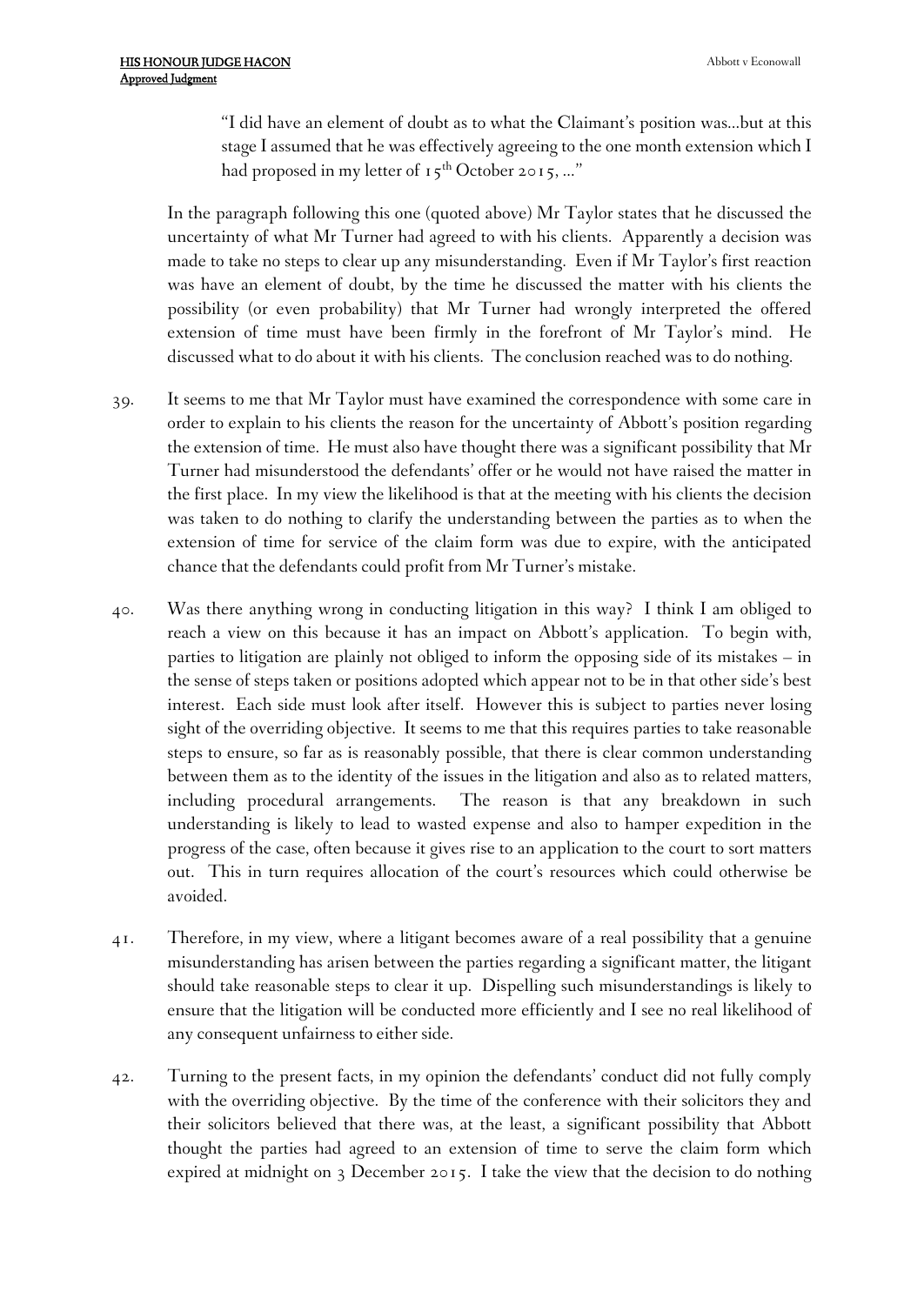was not good enough. The defendants should have informed Abbott that so far as the defendants were concerned the agreement reached was that the extension expired on 15 November 2015, giving brief reasons. Thereafter the defendants would have been free of the suggestion that they were playing inappropriate technical games (see paragraph 45 below).

# CPR 6.15

- 43. I turn to rule 6.15. Both sides' argument centred around *Bethell.* However I should first refer to *Abela <sup>v</sup> Baadarani* [2013] UKSC 44; [2013] 1 WLR 2043. I believe that there are four principles in the application of rule 6.15 which I can summarise from *Abela* and which are relevant to this case. They are drawn from the judgment of Lord Clarke of Stone-cum-Ebony, with whom the rest of their Lordships agreed.
- 44. The first is that when considering an application under rule 6.15 the court should simply ask itself whether, in all the circumstances of the particular case, there is a good reason to make the order sought. Decisions in previous cases are of limited guidance since they depend on their own facts, see [35].
- 45. Secondly, the mere fact that the defendant learned of the existence and content of the claim form cannot, without more, constitute a good reason to make an order under rule  $6.15(2)$ . On the other hand, the wording of the rule shows that this is a critical factor. Service has a number of purposes but the most important is to ensure that the contents of the document served, here the claim form, is communicated to the defendant. Service is not about playing technical games, see [36]-[38].
- 46. Thirdly, relevant factors include whether service had proved impractical, whether any attempt to pursue it further would lead to unacceptable delay and expense and whether the defendant was unwilling to co-operate by disclosing his address, see [39].
- 47. Fourthly, 'good reason' within the meaning of CPR 6.15 is something less than the exceptional circumstances required by CPR 6.16, see [33].
- 48. As to *Bethell* I agree with Ms Jones that there are some similarities between that case and this one. To the extent that it was suggested, I do not agree that the requirements of rule  $7.6(3)$  are to be imported into rule 6.15 where the facts concern a failure to serve a claim form in time. The Court of Appeal made no mention of rule 7.6(3) in *Bethell*. I think this was because the Court believed, without any need to say so, that it had no bearing. The Court by inference held that where the claimant had failed to serve the claim form in time solely because there was a minor departure from a permitted method of service or an ineffective attempt to serve by a permitted method within the time limit, good service can be deemed pursuant to rule 6.15 without the additional burden of the conditions associated with rule  $7.6(3)$ , see paragraph 24 in which the Chancellor quoted the judge at first instance and his reference to *Kuenyehia <sup>v</sup> International Hospitals Group Ltd* [2006] EWCA Civ 21, apparently with approval.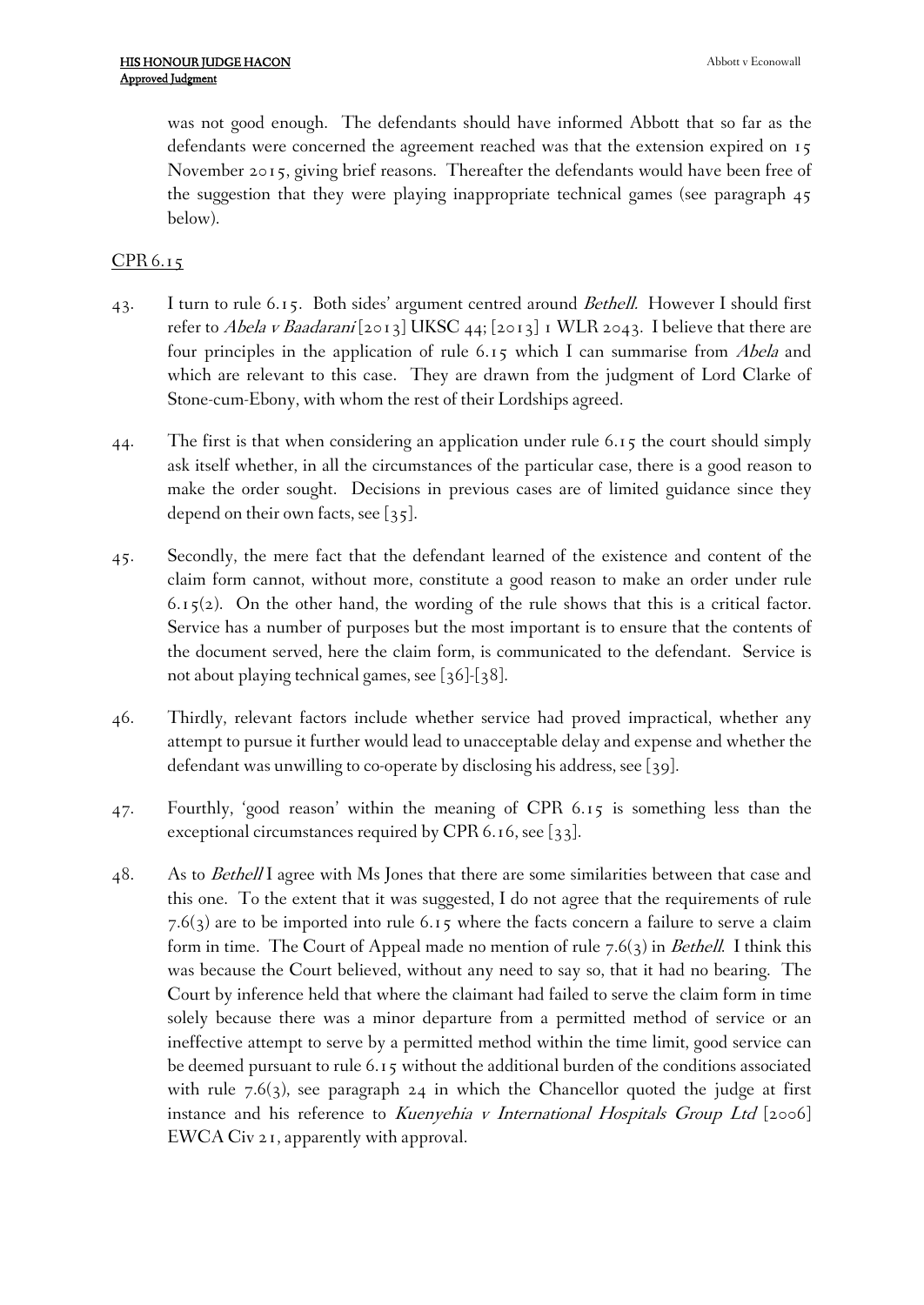- 49. I will attempt to summarise the reasons given by the Court of Appeal for reaching the conclusion it did – that the claimants had not satisfied CPR 6.15 – and do so as follows:
	- (1) The defendants were on the facts entitled to rely on the Limitation Act as a bar to further proceedings, an advantage of which they would be deprived if the court were to deem that there had been good service of the claim form.
	- (2) The defendant had neither waived the requirement for service of the claim form, nor were they estopped from requiring it.
	- (3) The sanctity of an agreement reached between the parties as to the extension of time for service of the claim form should not be disturbed.
	- (4) Nothing in the correspondence between the parties justified penalising the defendants. In particular, to the extent that the defendants had "set a trap" for the claimants, the claimants' solicitor fell into it. The claimants' mistake (or that of their solicitor) did not justify denying so substantial a lawful consequence to the other. (I take this to be a reference to the limitation point).

In consequence there was neither good reason sufficient to engage CPR  $6.15$  nor, had there been, sufficient reason to exercise the judicial discretion in favour of the claimants.

- 50. None of these reasons apply in the present case. First, no point arises under the Limitation Act. Secondly, waiver and estoppel do not arise. Thirdly, the parties did not agree the date time of expiry of the period for service of the claim form. Mr Turner on Abbott's behalf suggested an extension until 3 December 2015. Mr Taylor on the defendants' behalf countered with an offer to extend the time until 15 November 2015. Mr Turner's email would have conveyed to a reasonable reader that his clients thought that an extension until 3 December 2015 had been agreed. There was no meeting of minds.
- 51. As to the fourth reason for the finding in *Bethell*, there is no ground for believing that the defendants' conduct fell short of what was to be expected under the overriding objective. The defendants' solicitors became unsure about what the claimants' solicitor was saying. But they wrote (in the letter dated 22 October 2010) expressing their uncertainty and stating that they were giving 14 days formal notice of termination of the extended period for service of the claim form (see *Bethell* at first instance, [2010] EWHC 3664 (Ch), at [32]). The judge at first instance took the view that the letter was drafted in a very careful and calculated way, in particular avoiding any reference to the need for service of the claim form within 14 days. He described this as a "trap" for the claimants' solicitors (at [32]). Yet the defendants pointed out in very clear terms that the extension agreed earlier would expire in 14 days. It could be said that their failure to go on and spell out in full that the claim form should be served within those 14 days could only in the very broadest sense be characterised as a trap. The important point, though, is that there was no breach of the overriding objective.
- 52. By contrast, as I have discussed above, I take the view that in the present case the defendants did not comply with the overriding objective. It follows that granting Abbott's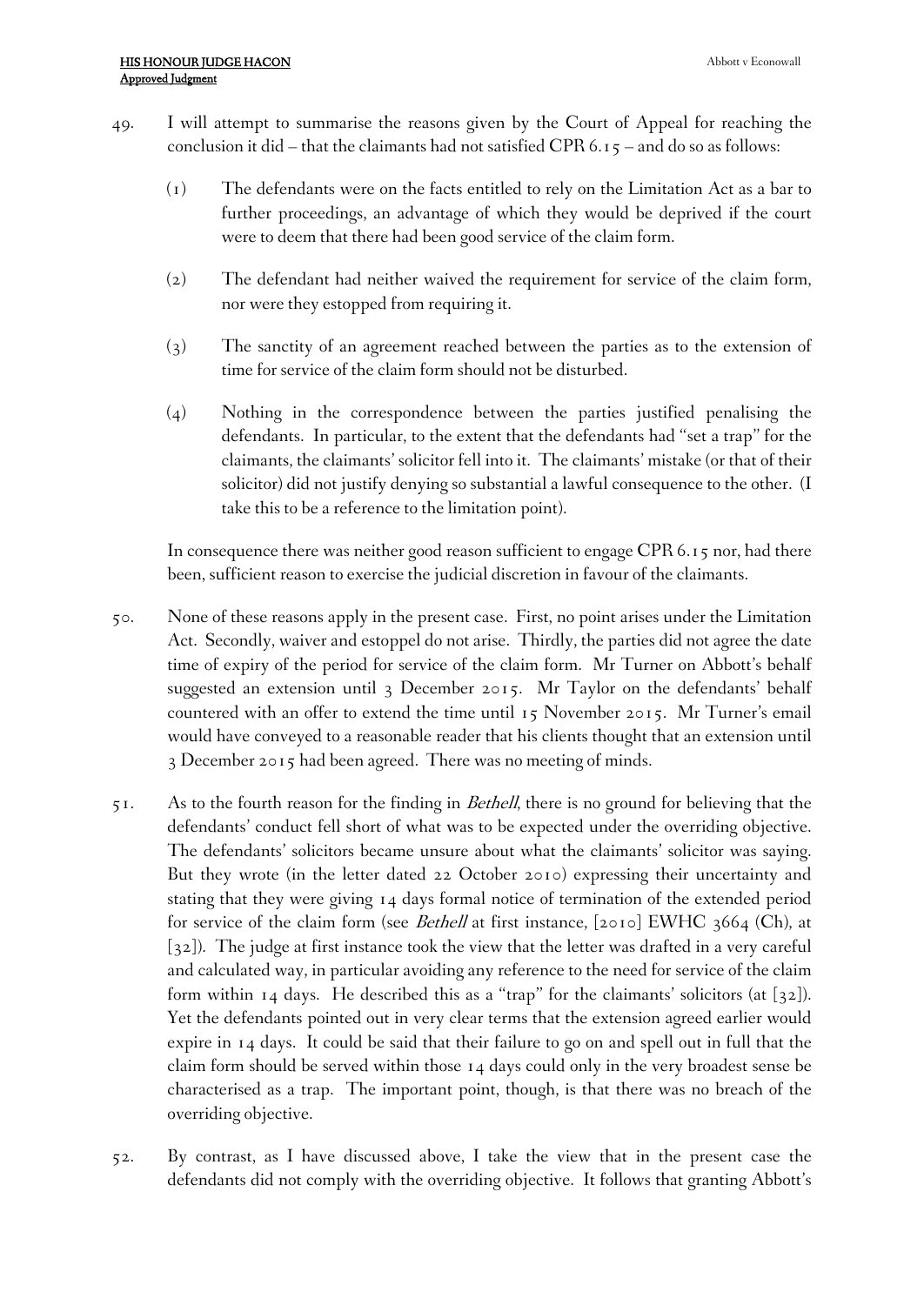application under rule 6.15 is more likely to encourage observance of the overriding objective than dismissing it. This is something I should take into account.

- 53. To those features of the present case I would add the particularly important matter (see *Abela* cited above) that the defendants will have learned of the existence and content of the claim form when they received the copy claim form in July 2010.
- 54. Taking into account all circumstances of this case I have come to the view that collectively they qualify as a good reason to authorise service retrospectively and I will order that good service is deemed to have been achieved by delivery to the defendants of the copy unsigned claim form on 6 July 2015.

# CPR 3.9

55. In relation to rule 3.9 I am bound by the judgment of the Court of Appeal in *Kaur*. Rule 3.9 can provide no relief from sanctions in circumstances where rule  $7.6(3)$  applies. Mr Turner accepted that Abbott had not satisfied the conditions in rule  $7.6(3)$ . Had I not found that good service of the claim form is to be deemed under rule 6.15 I would have struck out Abbott's claim.

# **Abbott's application under CPR 3.1(2)(a)**

56. Abbott's application to extend time for service of the particulars of claim retrospectively until 25 November 2015 was given no attention, I imagine because both sides took the view that if there was good service of the claim form an extension of time to serve the particulars of claim should follow. That seems to me to be right and I will make the order sought.

# **The defendants' application to strike out Abbott's claim against Smithbrewer**

57. The only allegation against Smithbrewer in the Particulars of Claim comes in paragraph 15:

> "15. The natural and probable explanation for the Fourth Defendant's stocks of Patented insert is that they are infringing stocks acquired independently of the Licensees, for supply (in infringement of the Patent) not only to the Licensees but to other parties, including the Third Defendant. In support of this explanation the Claimants rely on the following: that in July 2012, October 2012 and May 2013, Mr Chasmer, posing as a customer, enquired of the Fourth Defendant whether it was able to supply a snap-in profile aluminium insert, and on each occasion was told that it was."

There is a footnote attached to "the Third Defendant" at the end of the first sentence. It reads: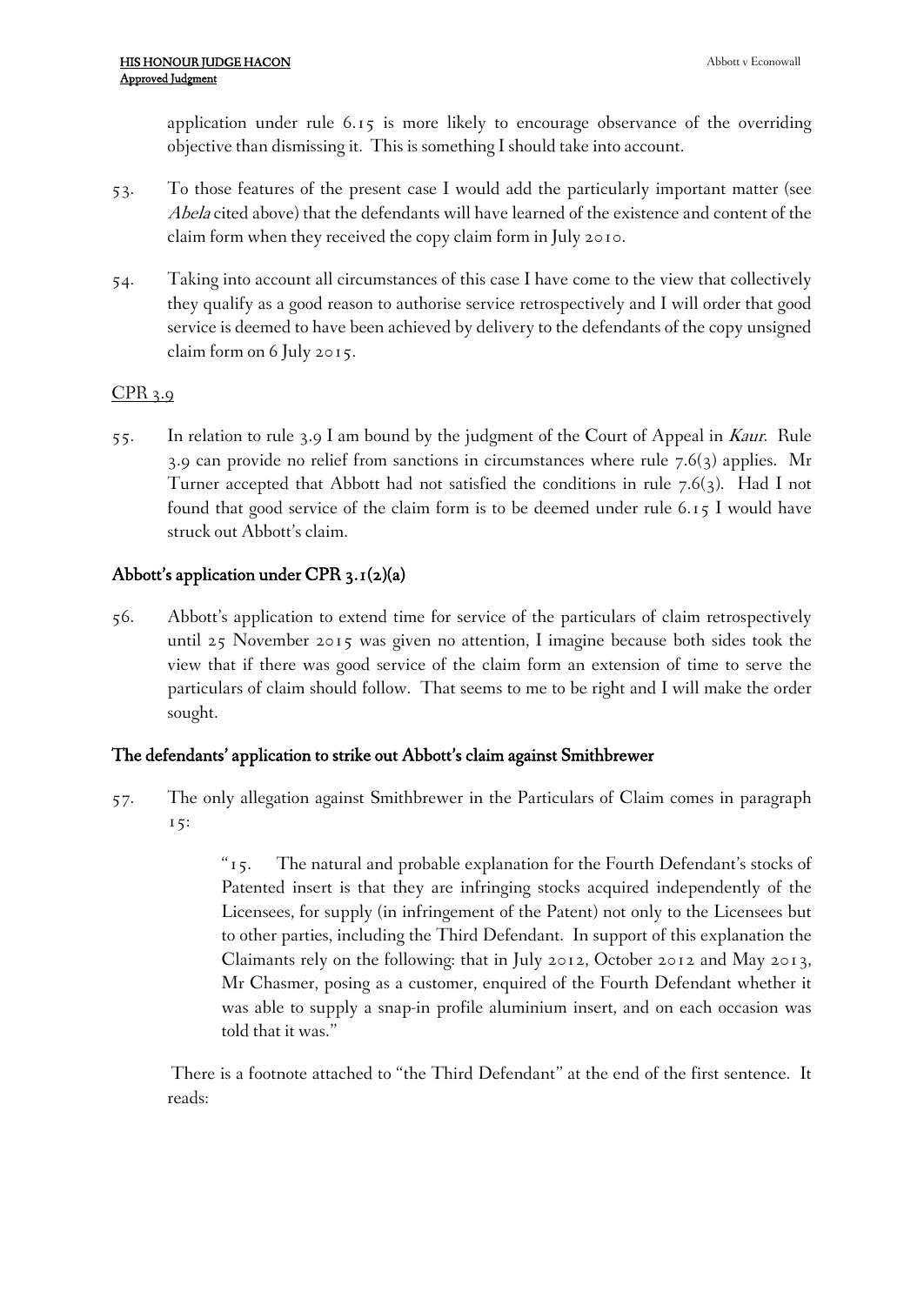"which has, in Mr Smith and Mr Brewer, the same Directors and shareholders as the Fourth Defendant; it also provides shopfitting services to retailers and regularly places orders for aluminium extrusions with the Fourth Defendant."

- 58. Abbott's case against Smithbrewer thus rests on the fact that it shares directors and shareholders with Retail Display and that it places orders for aluminium extrusions with Retail Display. Pending the outcome of the present applications no Defence has been served. I will assume that the facts relied on are correct. They form a slender basis for joining Smithbrewer as a defendant.
- 59. Despite little progress in the pleadings, the parties agreed to voluntary disclosure. Mr Turner pointed to the defendants' disclosure list dated 9 October 2015. In it the individual signing on behalf of the defendants, who appears to have been Mr Brewer, has declared that certain documents which would otherwise be disclosable under CPR  $\frac{31}{6}$ (b) or (c) have not been disclosed as to do so would be disproportionate to the issues of the case. The documents in question are identified by Mr Brewer as follows:

"The purpose of voluntary disclosure, supported by a disclosure statement, at this stage is to provide full and frank disclosure to the Claimants of all evidence in existence of patented items that have been supplied to the First and Second Defendant by the Third and Fourth Defendants, as evidence that there is no case to answer and before further costs are wasted in respect of this matter."

- 60. Mr Turner suggested that the defendants were being cute and had deliberately avoided any disclosure of documents evidencing supplies from Retail Display to Smithbrewer.
- 61. Ms Jones pointed out that the same suggestion had been raised in a letter dated 13 October 2015 from Abbott's solicitors to the defendants' solicitors. In a letter of the same date in response the defendants' solicitors said this:

"The Third and Fourth Defendants have supplied all invoices relating to the sale of your clients' patent product. The only supplier of this product was the Fourth Defendant and the only customer of this product was the Second Defendant."

62. Abbott have offered no reason to doubt that very clear assertion. I will assume it is true and on that basis there are no arguable pleaded grounds on which Abbott can allege that Smithbrewer has infringed the Patent. I will strike out the allegation against Smithbrewer.

#### **The defendants' application to stay proceedings in favour of arbitration**

63. Unlike the usual form of patent dispute, in this one there is no challenge to the validity of the Patent and it is common ground that the defendants' products complained of question fall within the claims of the Patent. Argument turns on whether the products were licensed or not. The licence in question ("the Patent Licence") is dated 10 April 2008 and is between the first claimant and Econowall. By an agreement dated 16 August 2013 Project Consulting agreed with the first claimant that it would be bound by the terms of the Patent Licence as if Project Consulting had been a party to it since 10 April 2008.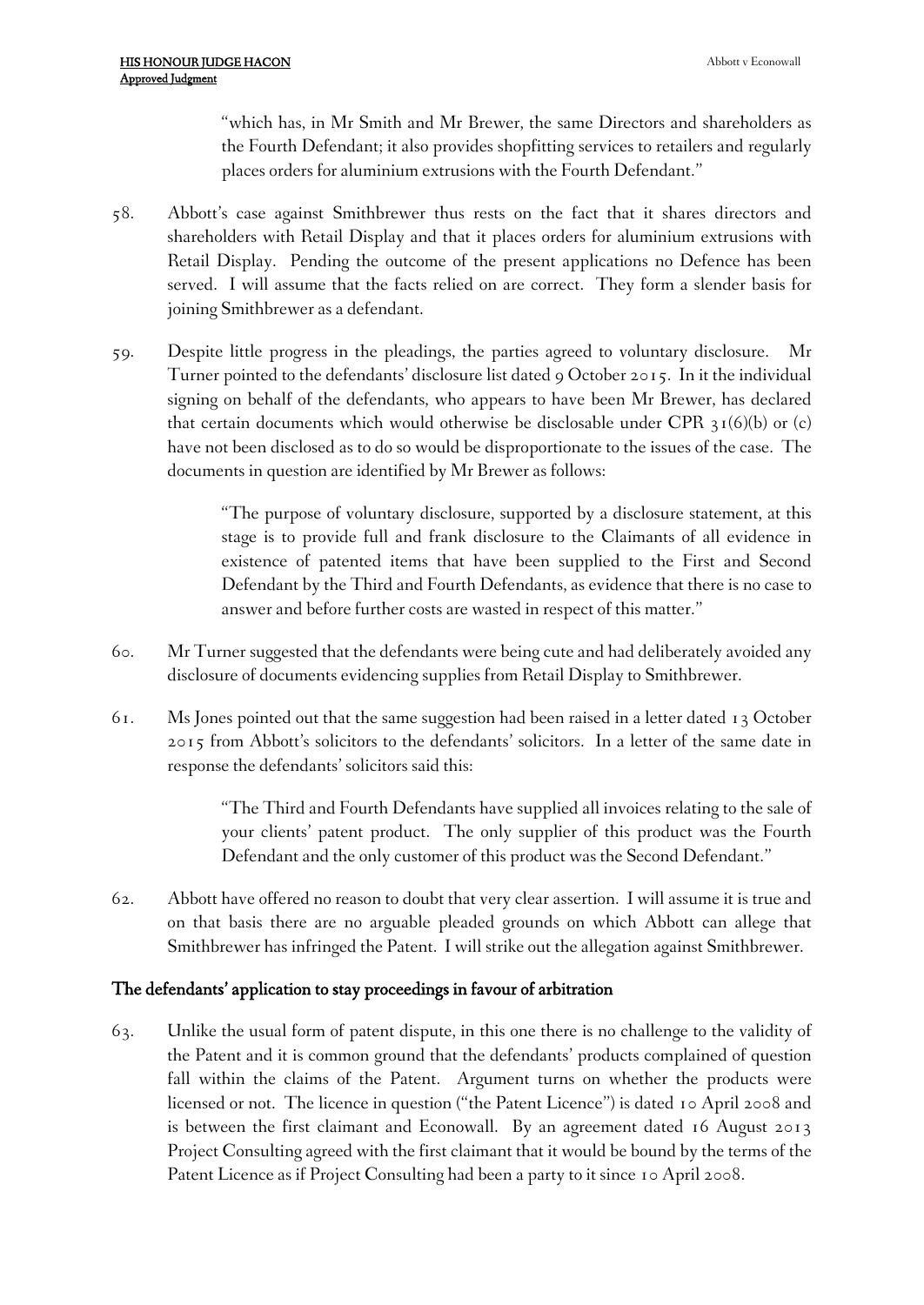64. The Patent Licence contains the following unnumbered and consecutive terms which appear along with several others under the heading "*11. General*":

> "*The Agreement shall be governed by and construed and interpreted in accordance with the laws of England and the parties hereby submit to the exclusive jurisdiction of the English courts.*

> *The parties agree to be subject to arbitration should there be <sup>a</sup> disagreement between them*"

- 65. These terms are not easily reconciled. Mr Turner submitted there was significance in the use of the word 'disagreement', as opposed to 'dispute' in the arbitration clause but I do not see that this leads anywhere. Ms Jones referred to *Sulamérica Cia Nacional de Seguros SA <sup>v</sup> Enesa Engelharia SA* [2012] EWCA Civ 638; [2013] 1 WLR 102. This concerned two policies of insurance against various risks arising in connection with the construction of a hydroelectric generating plant in Brazil. An application for an anti-suit injunction was brought in the English High Court to restrain the pursuit of proceedings in Brazil. The policies contained substantially the same terms. Condition 7 stipulated that any dispute arising under, out of or in connection with the policy would be subject to the exclusive jurisdiction of the courts of Brazil. Condition 11 required the parties to seek mediation in the event of a dispute and if within 90 days of initiating mediation the dispute had not been resolved, either party was entitled to refer the dispute to arbitration. Condition 12 set out the procedure for arbitration.
- 66. Ms Jones drew my attention to paragraphs 43 and 44 of the judgment of Moore-Bick LJ (with whom Lord Neuberger and Hallett LJ agreed). But I think those paragraphs should be seen in the context of the entire section of the judgment in which they were written:

#### "**Reconciliation of condition 7 with conditions 11 and 12**

[42] In paras 47–51 of his judgment Cooke J considered how the exclusive jurisdiction provision in condition 7 could be reconciled with the mediation and arbitration provisions in conditions 11 and 12. As I read his judgment, he did so in order to deal with the insured's argument that, unless the arbitration were limited to disputes relating to quantum, the exclusive jurisdiction clause in condition 7 would be deprived of substantially all effect.

[43] In para 47 he said:

'Whereas condition 11 of the policy appears permissive in allowing a party to refer a dispute to arbitration in the circumstances referred to, condition 12 provides that such disputes "shall" be referred to arbitration. Whilst the insurers argued that the contract gives rise to a permissive right to refer to arbitration, and that the only mandatory element requires that, if that permissive right is exercised, the arbitration must take place under ARIAS rules, for the purposes of this argument, I treat the arbitration clause as being mandatory.'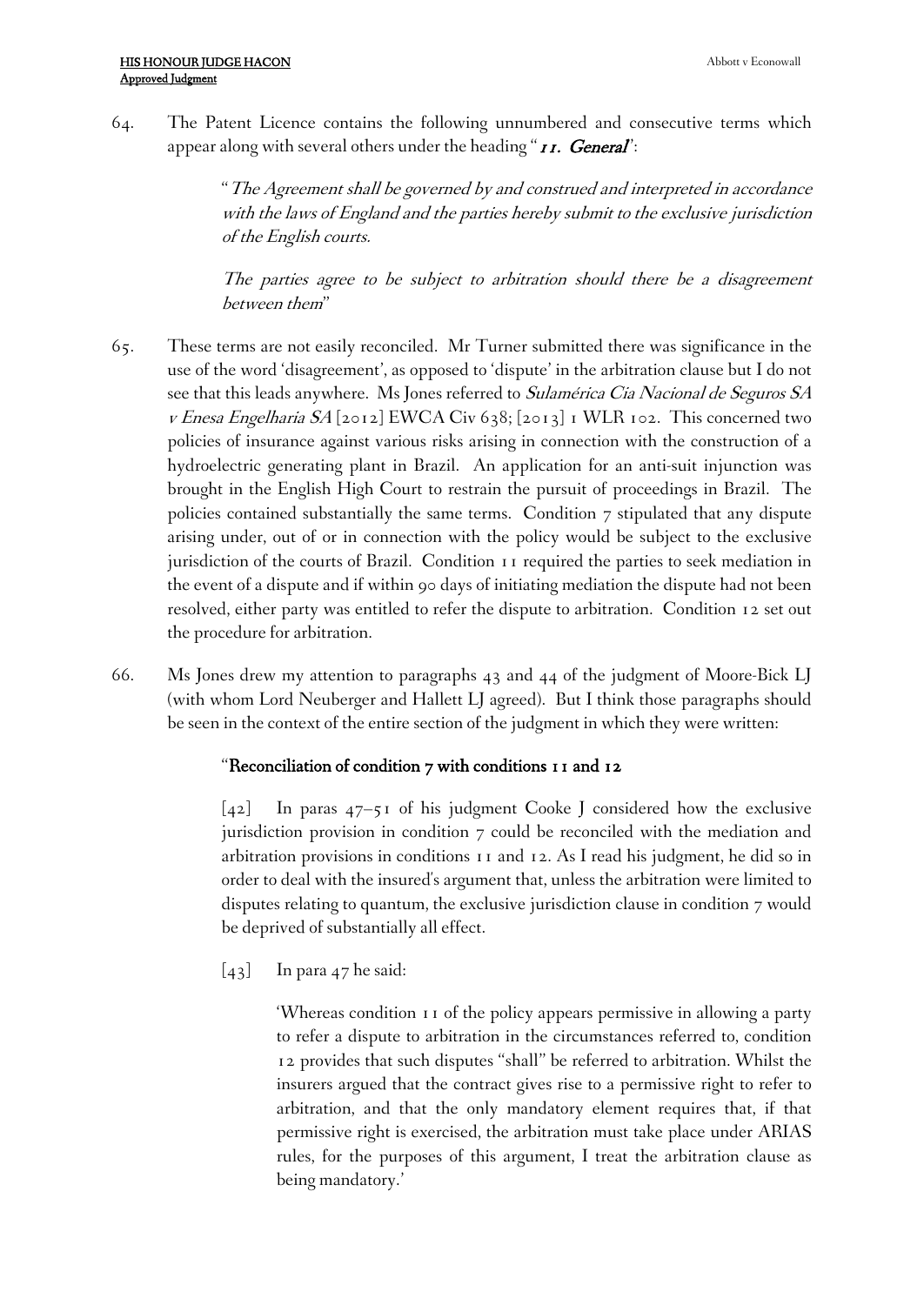[44] Having considered various authorities, including, in particular, *Ace [Capital](http://login.westlaw.co.uk/maf/wluk/app/document?src=doc&linktype=ref&context=12&crumb-action=replace&docguid=I17FA473064FB11DD850EAA2ECD25EE7B) Ltd <sup>v</sup> CMS [Energy](http://login.westlaw.co.uk/maf/wluk/app/document?src=doc&linktype=ref&context=12&crumb-action=replace&docguid=I17FA473064FB11DD850EAA2ECD25EE7B) Corpn* [2009] Lloyd's Rep IR 414, he expressed his conclusion as follows, at para 49:

'In the present case, on the construction that I have held, all disputes or differences can be and must be referred to arbitration under the terms of condition 12, but if that is so, what is left of the exclusive jurisdiction of the courts of Brazil under condition 7? The answer is very little in practice much the same as found by Christopher Clarke J in para 82 of the *Ace Capital Ltd <sup>v</sup> CMS Energy Corpn* decision. It enables the parties to found jurisdiction in a court in Brazil to declare the arbitrable nature of the dispute, to compel arbitration, to declare the validity of the award, to enforce the award, or to confirm the jurisdiction of the Brazilian courts on the merits in the event that the parties agree to dispense with arbitration. It specifically operates to prevent the parties proceeding in another court on the merits. Use of the condition 7 rights for these purposes does not detract from the arbitration clause but gives them meaning. Furthermore, enforcement in Brazil against Brazilian parties is self-evidently a realistic possibility.'

[45] On the hearing of the appeal the insured renewed their application for permission to appeal against what they said was a decision by the judge that the arbitration agreement in this case is mandatory, rather than merely permissive. Longmore LJ refused permission on the grounds that this was not an independent ground of appeal that would enable the insured to succeed if they failed on all of the other grounds.

[46] In my view permission to appeal should be refused. In the first place, as Mr Wolfson accepted, the argument that the insured seek to pursue does not provide an independent ground for setting aside the judge's order and it is the order made by the court below, rather than the judge's reasoning which led to it, that is the proper subject of an appeal. Quite apart from that, however, I do not think that the judge was purporting to make a decision one way or the other about the nature of the arbitration agreement. Having recorded that the insurers had argued that condition 12 gave rise to a permissive right to refer disputes to arbitration, he chose nonetheless for the purposes of the argument to treat it as if the provision for arbitration were mandatory, but that is all. In those circumstances I think that ground 4 is misconceived."

67. Ms Jones submitted that the two clauses in issue in the Licence Agreement should be reconciled in the manner adopted by Cooke J and approved by the Court of Appeal in *Sulamérica*: all disputes arising from the Licence Agreement, including this one, are to be referred to arbitration, whereas matters Cooke J referred to, such as enforcement of the award, are to be resolved in the English courts.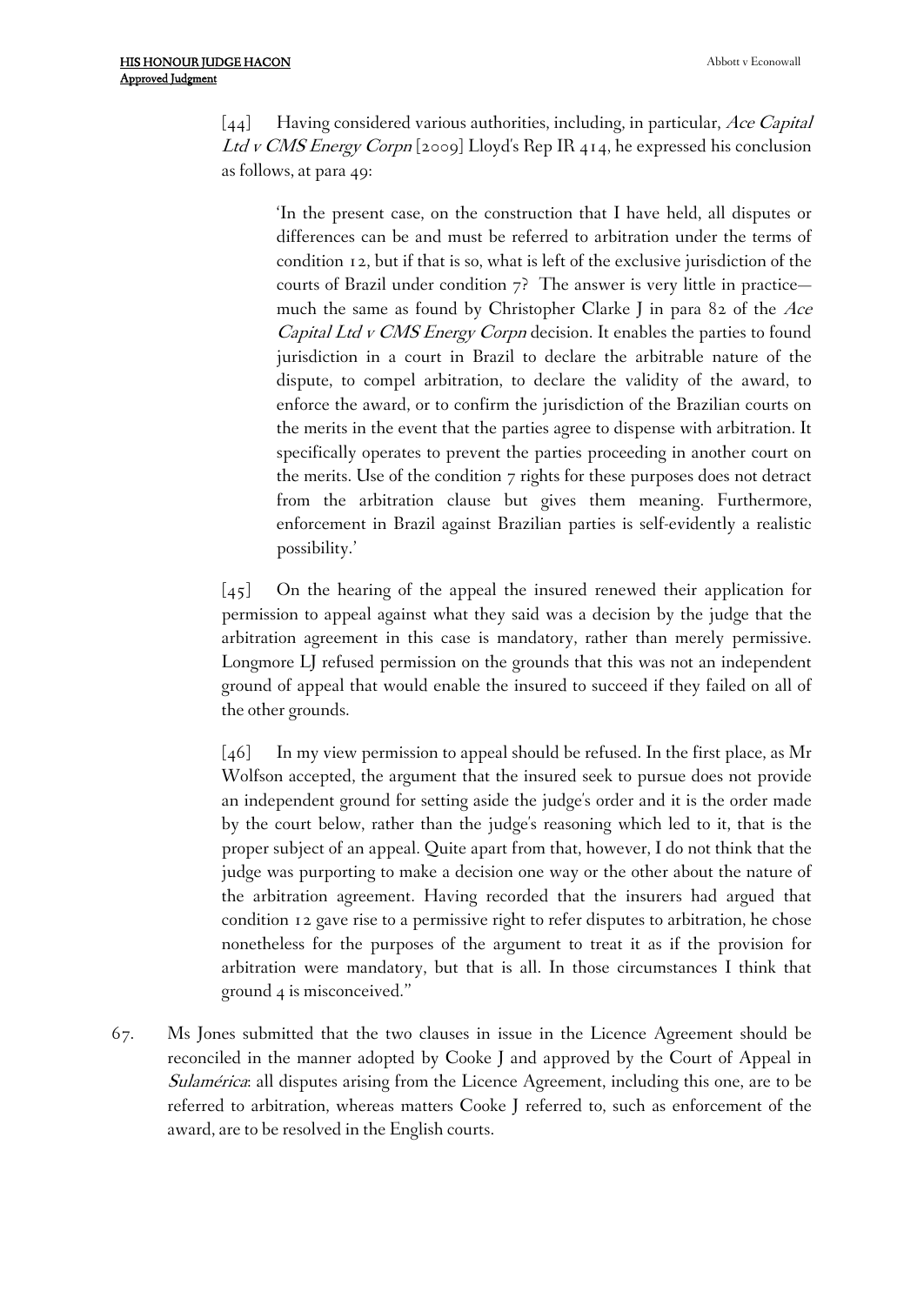- 68. I do not think that this is an accurate reading of what was decided in *Sulamérica*. As Moore-Bick LJ explained, Cooke J made no decision one way or the other about the correct construction of the arbitration agreement. I fully accept (and possibly this is all that Ms Jones meant) that it might be appropriate in a particular case to construe an agreement along the lines adopted – for the purposes of argument – by Cooke J in *Sulamérica* and that in such an instance this could provide a route to reconciling apparently inconsistent terms. But each case must depend on the words in issue and their construction in the context of the agreement as a whole.
- 69. In *Ace Capital Ltd <sup>v</sup> CMS Energy Corp.* [2008] EWHC 1843 (Comm); [2008] 2 C.L.C. 318 Christopher Clarke J. reviewed two cases which contained both an exclusive English jurisdiction clause and a mandatory arbitration clause (and one with a non-exclusive English jurisdiction clause). He said this (footnote omitted):

"[70] These cases all illustrate the principle that the contract must be read as a whole and every effort should be made to give effect to all of its clauses. The meaning of one clause may be affected by the content of other clauses in the agreement. A clause should not be rejected unless manifestly inconsistent with or repugnant to the rest of the agreement. It is only if this cannot successfully be done that the Court will treat a clause that has been specifically agreed as prevailing over an incorporated standard term: see also *Chitty* vol. 1 12–078; *Pagnan SpA <sup>v</sup> Tradax Ocean Transportation SA* [1987] 2 Ll Rep 342 ; *Indian Oil Corp <sup>v</sup> Vanol Inc* [1991] 2 Ll Rep 634."

- 70. A difficulty in the present case is that both of the terms in question appear to be incorporated standard terms.
- 71. Under the 'General' umbrella of section 11 of the Licence Agreement there is this term:

"*If any clause or any part of any clause in this Agreement is declared invalid or unenforceable by the judgment or decree, by consent or otherwise of <sup>a</sup> court of competent jurisdiction from whose decisions no appeal is or can be taken all other clauses or parts of clauses in this Agreement shall remain in full force and effect and shall not be affected thereby for the term of this Agreement.*"

- 72. The reference to "a court of competent jurisdiction" appears to mean exactly that, as opposed to an arbitrator. The clause contemplates the possibility that an English court may, following contested litigation before it, rule that a clause of the Licence Agreement is invalid or unenforceable. This is consistent with the term giving exclusive jurisdiction to English courts but not with the arbitration clause according to the interpretation proposed by Ms Jones.
- 73. I have come to the conclusion that viewed objectively, the parties' likely intention was that the English courts should have jurisdiction over disputes arising from the Licence Agreement and that the arbitration clause is permissive: the parties may jointly elect to